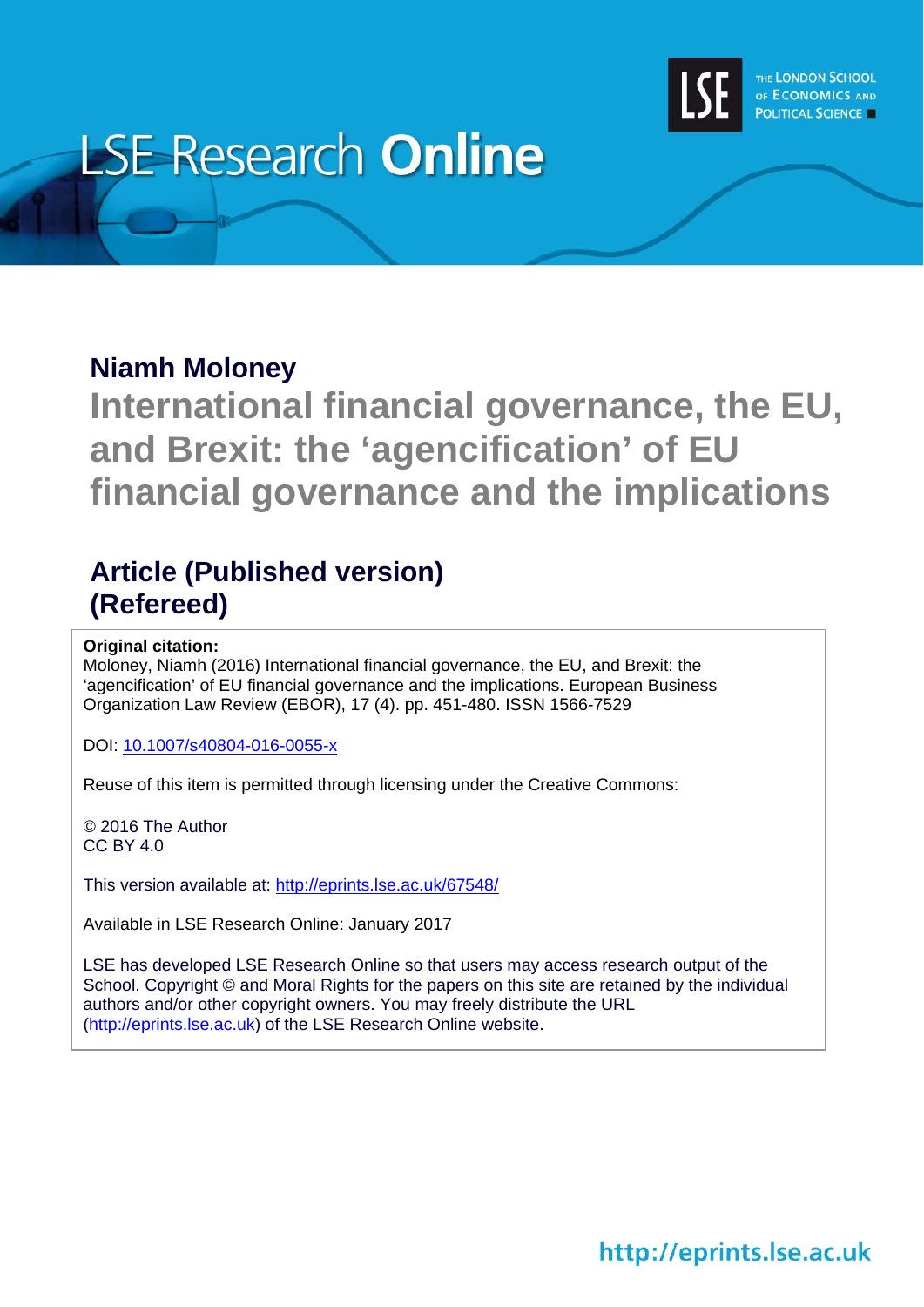ARTICLE



## International Financial Governance, the EU, and Brexit: The 'Agencification' of EU Financial Governance and the Implications

Niamh Moloney<sup>1</sup>

Published online: 28 November 2016 © The Author(s) 2016. This article is published with open access at Springerlink.com

Abstract This article argues that the forces which shape how the EU engages with international financial governance are changing and that the implications for the EU's ability to impose its preferences internationally are significant. It suggests that this change is being driven by two related factors. First, the European Supervisory Authorities (ESAs), with their distinct incentives, preferences and powers, have recently come to prominence in international financial governance. Second, as international financial governance pivots from being preoccupied with standard setting to becoming concerned with operational matters, there is greater potential for influence to be exerted by administrative actors such as the ESAs. This article uses the European Securities and Markets Authority—which is the most active ESA internationally—as a case study for examining the implications of the availability of a technocratic administrative channel through which the EU can engage with international financial governance. It also offers some predictions as to the implications of the Brexit decision for the ESAs as international actors and for the UK's interaction with international financial governance.

Keywords Brexit · European Supervisory Authorities · European Securities and Markets Authority - International financial governance - IOSCO - IFRS Foundation

 $\boxtimes$  Niamh Molonev N.Moloney@lse.ac.uk

I am grateful to Professor Eilı´s Ferran and to the EBOR referee for their comments and to Professor Pierre-Henri Conac for discussions on this topic.

Niamh Moloney: Professor of Financial Markets Law.

<sup>1</sup> Law Department, London School of Economics and Political Science, London, UK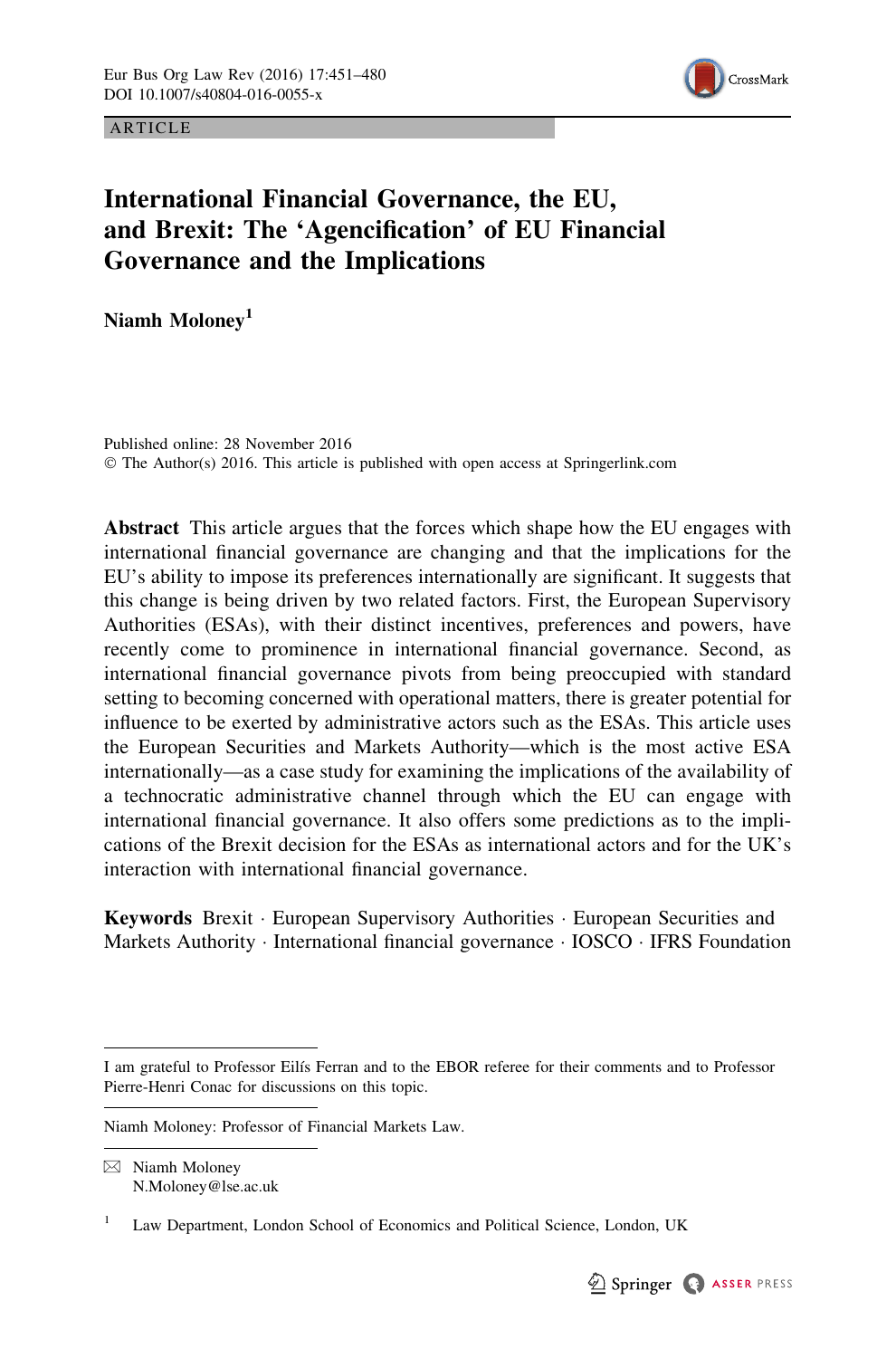#### 1 Brexit, the EU, and International Financial Governance

The 'Brexit' decision of 23 June 2016 has generated intense discussion and speculation on the nature of the UK's future relationship with the  $EU<sup>1</sup>$ . At the time of writing there are few indications as to the likely shape of the arrangements which will govern the relationship between the UK and the EU-27—whether customs union, free trade area, European Economic Area (EEA), or other variant. It can be predicted with a reasonable degree of certainty that the process of extracting the UK from EU financial governance—within which the UK financial system is deeply embedded—will be complex and lengthy. It can also be predicted reasonably safely that the nature of the UK's influence on international financial governance will change on exit from the EU. This will be in no small part because the UK will no longer be represented on the EU's European Supervisory Authorities (ESAs), which are becoming increasingly influential on international financial governance. The primary purpose of this article is to consider why and how the means through which the EU engages with international financial governance are changing, and the implications of this. Given that, almost contemporaneously with the ESAs becoming more active in international financial governance, the UK will be withdrawing from the ESAs, the article also offers some predictions as to how Brexit is likely to shape UK and EU interaction with international financial governance.

International financial governance is usually characterised as the system which imposes standards on the global financial market, supports market access, and facilitates supervisory and regulatory coordination, primarily by means of the different measures adopted by the international standard-setting bodies (ISSBs); the ISSBs are typically composed of national regulatory authorities and/or central banks and ministries of finance, depending on the ISSB's particular mandate. $<sup>2</sup>$  The main</sup> ISSBs are the Financial Stability Board (FSB), the Basel Committee on Banking Supervision (Basel Committee), the International Organization of Securities Commissions (IOSCO), the International Financial Reporting Standards (IFRS) Foundation, and the International Association of Insurance Supervisors (IAIS). These ISSBs have, by implementing high-level political directions from the G20, come to play a determinative role in re-shaping domestic, regional, and international financial governance in the wake of the  $2008$  financial crisis.<sup>3</sup> In the EU, the G20 reform agenda provided the template which the EU used to re-cast regulatory governance.<sup>4</sup> The Basel III Accord reforms to the regulation of bank capital, liquidity, and leverage, and the IFRS 9 reforms to how banks report on impaired assets, to take only two from a multitude of examples of ISSB standards, are bringing fundamental change to how banks in the EU lend, manage risks to their balance sheets, and report to the financial markets. To take a current example, the

See, e.g., the collection of essays in the July 2016 special edition of the German Law Journal (17 Germany Law Journal 2016), available at [http://www.germanlawjournal.com/brexit-supplement.](http://www.germanlawjournal.com/brexit-supplement)

See Avgouleas [\(2012\)](#page-25-0) and Davies and Green [\(2008](#page-26-0)).

 $3$  For a recent review, see Quaglia [\(2014a\)](#page-29-0).

Ferran  $(2012a)$  $(2012a)$  $(2012a)$  and Moloney  $(2010)$  $(2010)$ .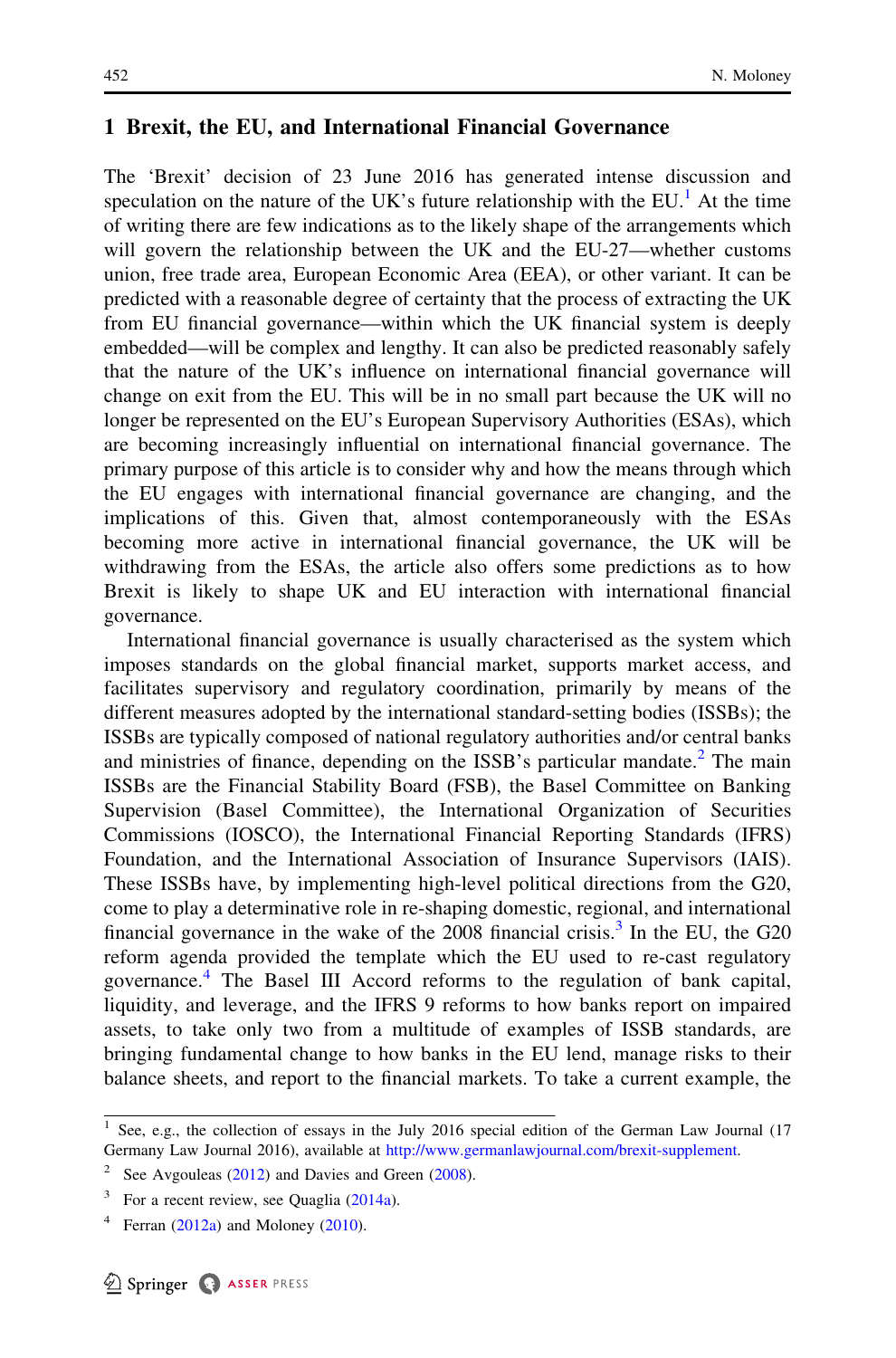EU is currently assessing how to address the important new 'TLAC' (total loss absorbing capacity) standards for global systemically important banks (G-SIBs), which are a key element of the post-crisis global framework for addressing orderly bank resolution and which were adopted by the FSB in November  $2015<sup>5</sup>$  and how the TLAC standards will relate to the similar 'MREL' (minimum own funds and eligible liabilities) requirements which apply to banks and investment firms in the EU.

Given that international financial governance shapes EU financial governance, the extent to which the EU can impose its preferences matters. So does the relative effectiveness of the channels through which the EU engages with international financial governance. This article suggests that the nature of the EU's engagement with international financial governance is changing and that these changes are likely to strengthen the EU's ability to impose its preferences. It identifies two factors which are re-shaping how the EU engages with international financial governance. First, the ESAs have opened up a new administrative channel for EU engagement: the European Securities and Markets Authority (ESMA) is the most active internationally, followed by the European Banking Authority (EBA) and the European Insurance and Occupational Pensions Authority (EIOPA). Second, international financial governance is more readily accommodating the preferences of administrative actors such as the ESAs as it pivots from being mainly preoccupied with standard setting (in relation to which national political interests have traditionally been paramount) to adopting a more operational posture (in relation to which the interests of administrative financial regulators are becoming increasingly paramount). The article takes ESMA as a case study—as the most active ESA internationally—and considers whether, as an administrative actor, it is strengthening the EU's ability to impose its preferences as international financial governance becomes more operational in nature. It suggests that ESMA and the other ESAs have the potential to become significant actors in international financial governance and to strengthen, as a result, the EU's ability to impose its preferences. Additionally, it suggests that the ESAs may enhance the effectiveness of international financial governance by strengthening its ability, as a system, to ensure that standards are treated as obligations and that related monitoring and enforcement systems are in place.<sup>6</sup> The article also speculates that the UK's influence on international financial governance is likely to diminish, given that it will no longer be represented on the ESAs.

Section [2](#page-4-0) situates the analysis within the literature and contextualises the current dynamics of international financial governance. Section [3](#page-8-0) considers the incentives and powers of the ESAs with respect to international financial governance, and Sect. [4](#page-14-0) examines ESMA as a case study. Section [5](#page-23-0) considers the implications of the Brexit decision. Section [6](#page-25-0) concludes.

FSB (2015a).

This conceptualisation of effectiveness draws on Barr [\(2014](#page-26-0)).

Some elements of the analysis in Sects. [2](#page-4-0) and [3](#page-8-0) draw on arguments outlined in Moloney ([2017\)](#page-29-0).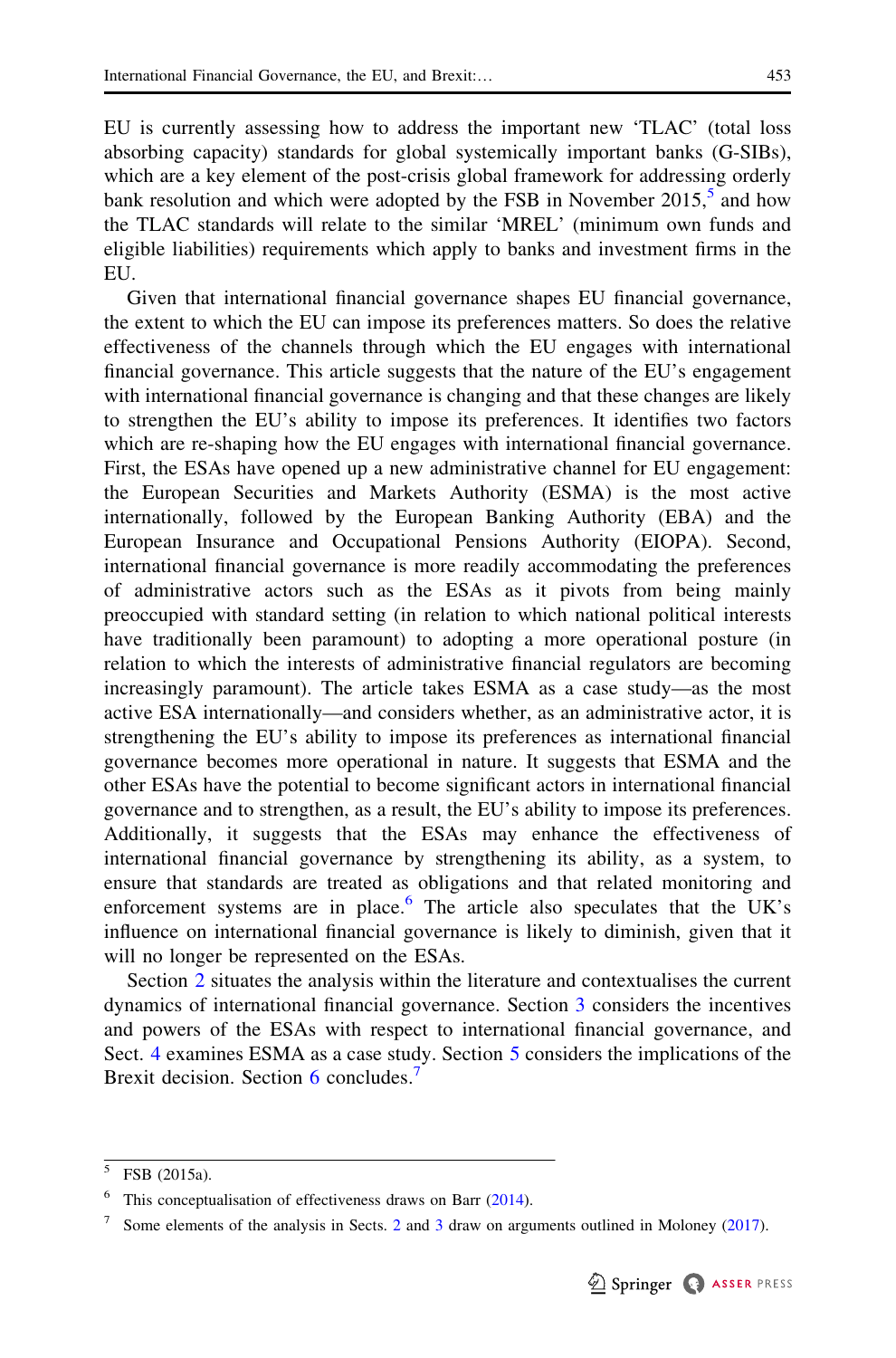#### <span id="page-4-0"></span>2 EU 'Agencification' and International Financial Governance: Literature and Context

#### 2.1 Situating the Analysis

Scholarly inquiry into international financial governance falls primarily within the fields of international financial law and of international and comparative political economy,<sup>8</sup> although discussions typically identify a scarcity of scholarship.<sup>9</sup>

Legal scholarship typically adopts an effectiveness-oriented perspective and considers how international financial governance achieves outcomes, including through its governing institutions. Its main concern is with explaining how and why international financial governance, although primarily based on soft standards and on informal networks of domestic regulators operating through the ISSBs, can exert coercive force<sup>10</sup> and overcome the risks to its durability posed by major global crises.<sup>11</sup> A related body of legal scholarship probes the accountability and legitimacy risks which derive from the network- and soft-law-based nature of international financial governance and the mitigating procedural devices which are evolving.<sup>12</sup> The increasingly rich legal literature on the ESAs, however, has yet to focus closely on their role as administrative actors in international financial governance.<sup>13</sup> But while somewhat sparse, this composite legal literature supports discussion of the challenges which the ESAs face in engaging with international financial governance as administrative actors and of how their capacities and powers can shape EU engagement.

The international political economy and comparative political economy literature provides tools of analysis for examining the power dynamics of international financial governance and how different preferences are imposed.<sup>14</sup> It therefore sheds light on the context in which the ESAs operate. This literature has classically characterised international financial governance as being a function of the preferences of the 'great

The experimentalist governance strand of regulatory theory, which examines the flexible and responsive governance tools beyond traditional 'command and control' legislation that can be used to achieve outcomes, also considers international financial governance, particularly with respect to the different tools which the ISSBs deploy. See Campbell-Verduyn and Porter ([2014\)](#page-26-0).

From a legal perspective, see, e.g., Brummer ([2011\)](#page-26-0), and from a political economy perspective, see Mügge  $(2014a)$  $(2014a)$  $(2014a)$  and Quaglia  $(2014b)$  $(2014b)$ .

<sup>&</sup>lt;sup>10</sup> See, e.g., Brummer [\(2014](#page-26-0)), Brummer [\(2012](#page-26-0)), Kelly and Cho ([2011\)](#page-29-0), and Yadav ([2010\)](#page-30-0). Much of this analysis builds on the network theory of international law: Slaughter ([2004\)](#page-29-0).

<sup>&</sup>lt;sup>11</sup> See, e.g., Verdier ([2013](#page-30-0)), Pan ([2010\)](#page-29-0), and Zaring ([2009\)](#page-30-0).

<sup>&</sup>lt;sup>12</sup> See, e.g., Barr [\(2014](#page-26-0)) and Barr and Miller ([2006\)](#page-26-0).

<sup>&</sup>lt;sup>13</sup> Relevant scholarship has focused primarily on the EU's role and approach generally and probes the lessons which international financial governance might draw from the EU experience. Key contributions include Ferran [\(2014](#page-28-0)) and Amtenbrick [\(2013\)](#page-25-0).

<sup>&</sup>lt;sup>14</sup> For a review of the literature, see Helleiner and Pagliari ([2011\)](#page-28-0). On the political economy of, e.g., EU/ US relations generally with respect to financial services, see Dür  $(2011)$  $(2011)$  and Posner and Véron  $(2010)$  $(2010)$ .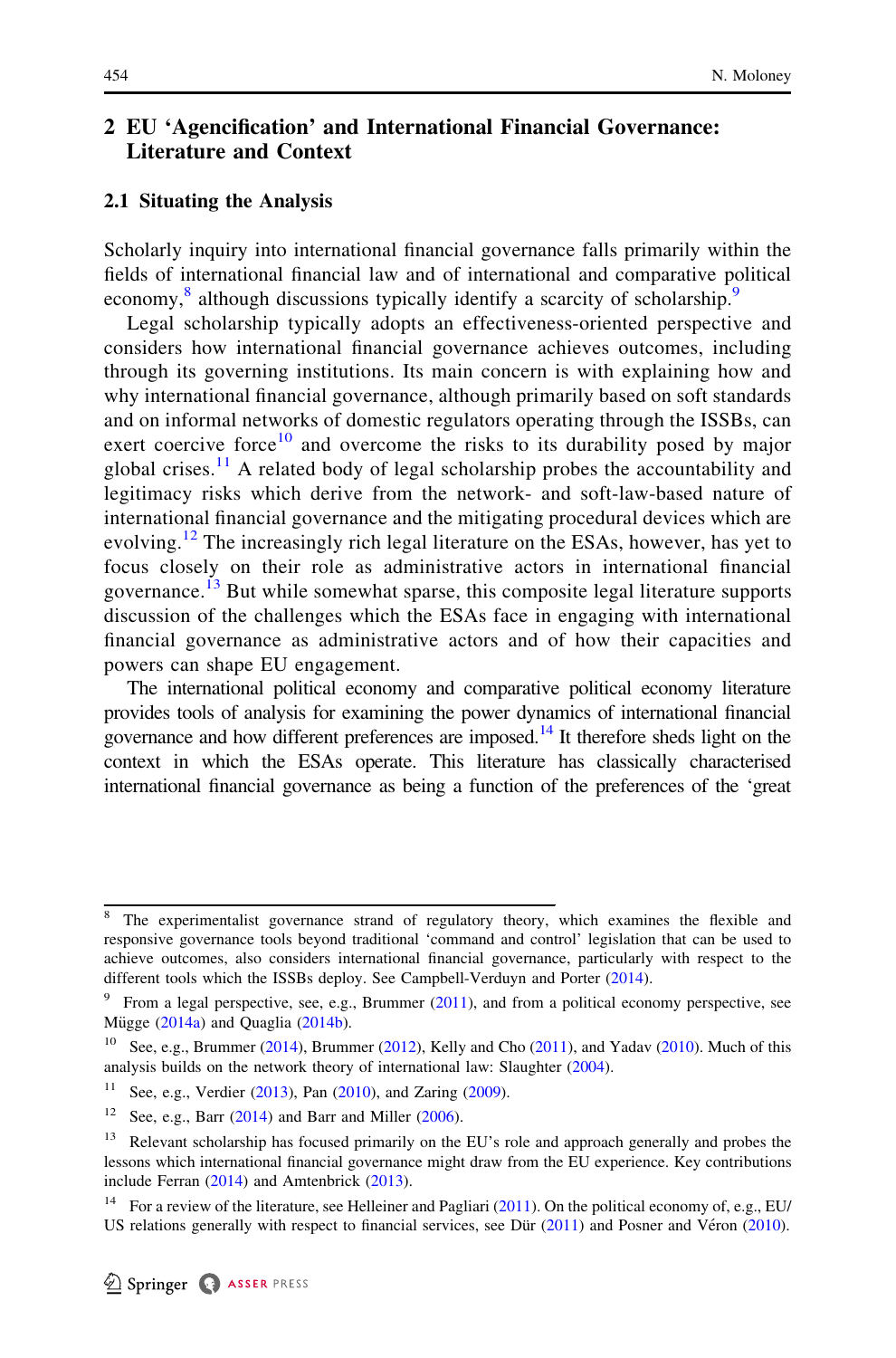powers' in finance—the  $US^{15}$  and also, increasingly, the EU.<sup>16</sup> But the EU's ability to act as a 'great power' is constrained. The deep-seated institutional structures which shape different national economies and financial systems in the EU (and which have been charted by the Varieties of Capitalism literature<sup>17</sup> and recent discussions on the blurring of the classic market- and bank-based economy structures<sup>18</sup>) also shape national regulatory preferences and drive divergence. Distinct Member State regulatory preferences, the extent to which such preferences cohere to an EU approach, and the related and varying ability of the EU to 'up-load' its preferences internationally, to 'down-load' international standards, and to 'cross-load' its preferences to third countries, have been identified as leading to differing degrees of EU influence on international finance governance over time.<sup>19</sup> The Basel III Accord negotiations, for example, saw differences between the negotiating positions of the EU and of its Member States, reflecting structural differences in banking markets across the EU and related divergences in national preferences.<sup>20</sup> The EU presence as a 'great power' in international financial governance is likely to be strong where either the Member States can coordinate their distinct national preferences or—typically where the distributional effects are weaker and structural differences across national economies and financial systems less relevant—there is extensive delegation to representative EU agents. $21$  And here the international political economy literature provides an important insight. It posits that administrative agencies can shape and diffuse preferences by supporting the 'regulatory capacity' of the state—or the state's ability to achieve desired outcomes through the adoption, monitoring, and enforcing of rules.<sup>22</sup> With the requisite regulatory capacity, state preferences can be imposed through, for example, third-country market access/equivalence mechanisms which require third countries to follow the state's regulatory approach. The extent of a state's regulatory capacity also shapes its ability to transmit, through its domestic regulators, national regulatory preferences to the international level.<sup>23</sup> The EU's regulatory capacity generally (legislative and administrative) has accordingly been identified as of central importance to its degree of influence on international financial governance, whether exerted through its use of equivalence/access mechanisms, its direct influence on the negotiation of international standards, or its ability to 'harden' soft standards globally by adopting them for the  $EU^{24}$  But the political

<sup>20</sup> See Howarth and Quaglia  $(2015)$  $(2015)$ .

<sup>&</sup>lt;sup>15</sup> See, e.g., Drezner  $(2007)$  $(2007)$ .

<sup>&</sup>lt;sup>16</sup> Mügge ([2014b\)](#page-29-0). The EU financial market is second only to the US market in size. Recent analysis by the Commission undertaken in the context of the Capital Markets Union agenda notes that, as at end 2013, EU stock market capitalisation stood at €8.4 trillion (64.5% of GDP), while the value of outstanding debt securities was  $\epsilon$ 22.3 trillion (171.3% of GDP): European Commission ([2015\)](#page-27-0), at pp. 10–11.

<sup>&</sup>lt;sup>17</sup> The foundational work is Hall and Soskice [\(2001](#page-28-0)), which, very broadly, distinguishes between bankand market-based economies.

<sup>&</sup>lt;sup>18</sup> See, e.g., Hardie and Howarth ([2013](#page-28-0)).

<sup>19</sup> On 'up-loading', 'cross-loading', and 'down-loading', see Quaglia ([2014a](#page-29-0)).

 $21$  Mügge [\(2011](#page-29-0)).

<sup>&</sup>lt;sup>22</sup> In the political economy literature regulatory capacity is associated with the ability of a state to formulate, monitor, and enforce rules: Bach and Newman [\(2007](#page-25-0)). For a recent examination in the context of the EU's global relations generally, see Newman and Posner [\(2015](#page-29-0)).

<sup>&</sup>lt;sup>23</sup> See, e.g., Quaglia  $(2014a)$  and Büthe and Mattli  $(2011)$ .

<sup>&</sup>lt;sup>24</sup> See, e.g., Bach and Newman  $(2014)$  $(2014)$ , Posner  $(2009)$  $(2009)$ , and Posner  $(2010)$  $(2010)$  $(2010)$ .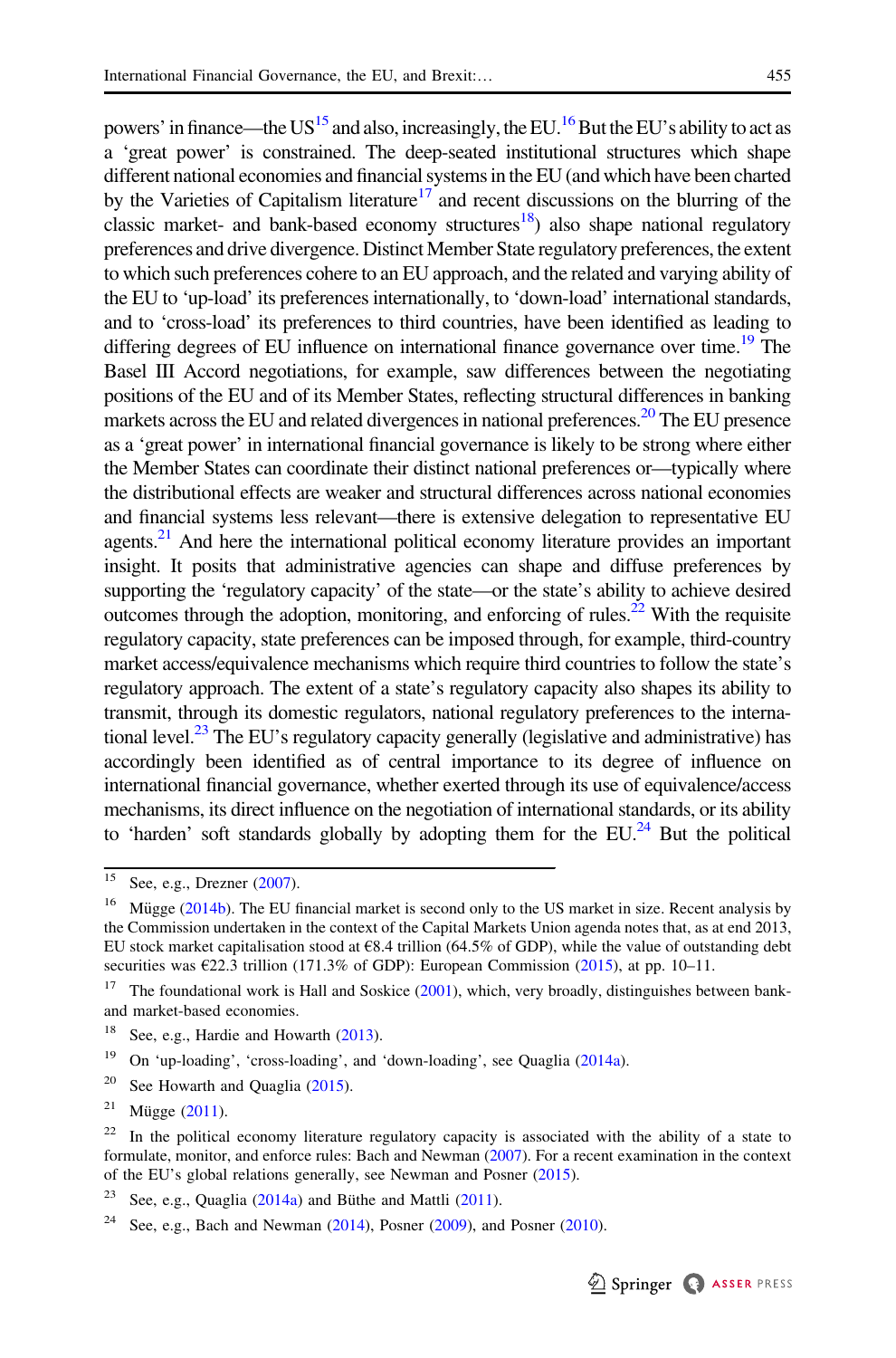economy literature has yet to closely examine the ESAs and how they, by strengthening the EU's regulatory capacity by providing a new administrative channel for the formation and diffusion of EU preferences, may reshape EU engagement.<sup>25</sup>

This article is primarily situated within a legal analytical framework. It probes how particular powers, legal tools, and institutional/constitutional constraints and incentives at the administrative ESA level, and particular at the ESMA level, are reshaping how the EU engages with international financial governance. But it draws on a composite literature to support its examination of how the ESAs' powers, preferences, and incentives may lead to change and of how the effectiveness of international financial governance more generally may be affected.

#### 2.2 The Context: The Changing Nature of International Financial Governance

Prior to the financial and subsequent euro area crises which beset the EU over 2008–2012, the EU was becoming an influential actor in international financial governance. $26$  Over the crisis-era reform period (2008–2014) this influence increased as the EU became a force in the major ISSBs and sought to export its approach to financial governance globally as the G20 reform agenda was implemented.<sup>27</sup> The major elements of the massive G20 reform agenda are now in place.<sup>28</sup> The extent to which the EU's preferences have shaped the related international standards and/or have led to the filtering and calibration of international standards during the EU implementation process to reflect EU interests can now be seen.<sup>29</sup> So too can the success or otherwise of the EU in 'crossloading' its crisis-era rules to third countries through its market access and equivalence mechanisms.<sup>30</sup> However, changes to the nature of international financial governance are underway and these are likely to strengthen the EU's ability to impose its preferences.

International financial governance is currently pivoting from being primarily preoccupied with the agreement of standards to becoming mainly concerned with the achievement of outcomes. This pivot has brought with it a focus on the finessing

<sup>25</sup> Brief reference to the ESAs' potential role in international financial governance has been made by leading international political economists, such as Mügge and Quaglia, but their focus has primarily been on Member State power relations. See, e.g., Mügge ([2014b\)](#page-29-0) and Quaglia ([2014a](#page-29-0)), at pp. 180–181.

<sup>&</sup>lt;sup>26</sup> Examples include the resolution of the 'Hotel California' problem which prevented EU (or any) firms from delisting (exiting) from US exchanges (demand for delisting increased following the adoption of the 2002 Sarbanes–Oxley Act and its related imposition of disclosure and corporate governance requirements) where they had 300 shareholders in the US. Following EU/US negotiations, a delisting mechanism based on global trading volumes was adopted in 2007.

 $27$  For a consideration of the major developments, see Moloney [\(2017](#page-29-0)).

<sup>&</sup>lt;sup>28</sup> As is clear from the regular progress reports from the FSB to the G20: recently, FSB, Chair's Letter to G20 Finance Ministers and Central Bank Governors, 19 July 2016.

<sup>&</sup>lt;sup>29</sup> See, e.g., Quaglia ([2015](#page-29-0)) and Blom [\(2014\)](#page-26-0). The divergences between the EU's banking regime (Directive 2013/36/EU, OJ 2013 L176/338, and Regulation EU No 575/2013, OJ 2013 L176/1) and the Basel III Accord have been charted with some concern by the Basel Committee [\(2014a\)](#page-26-0).

<sup>&</sup>lt;sup>30</sup> The EU has been particularly successful in 'cross-loading' its credit rating agency regulation through third-country access/equivalence rules. Moloney [\(2014a\)](#page-29-0), at pp. 677–682.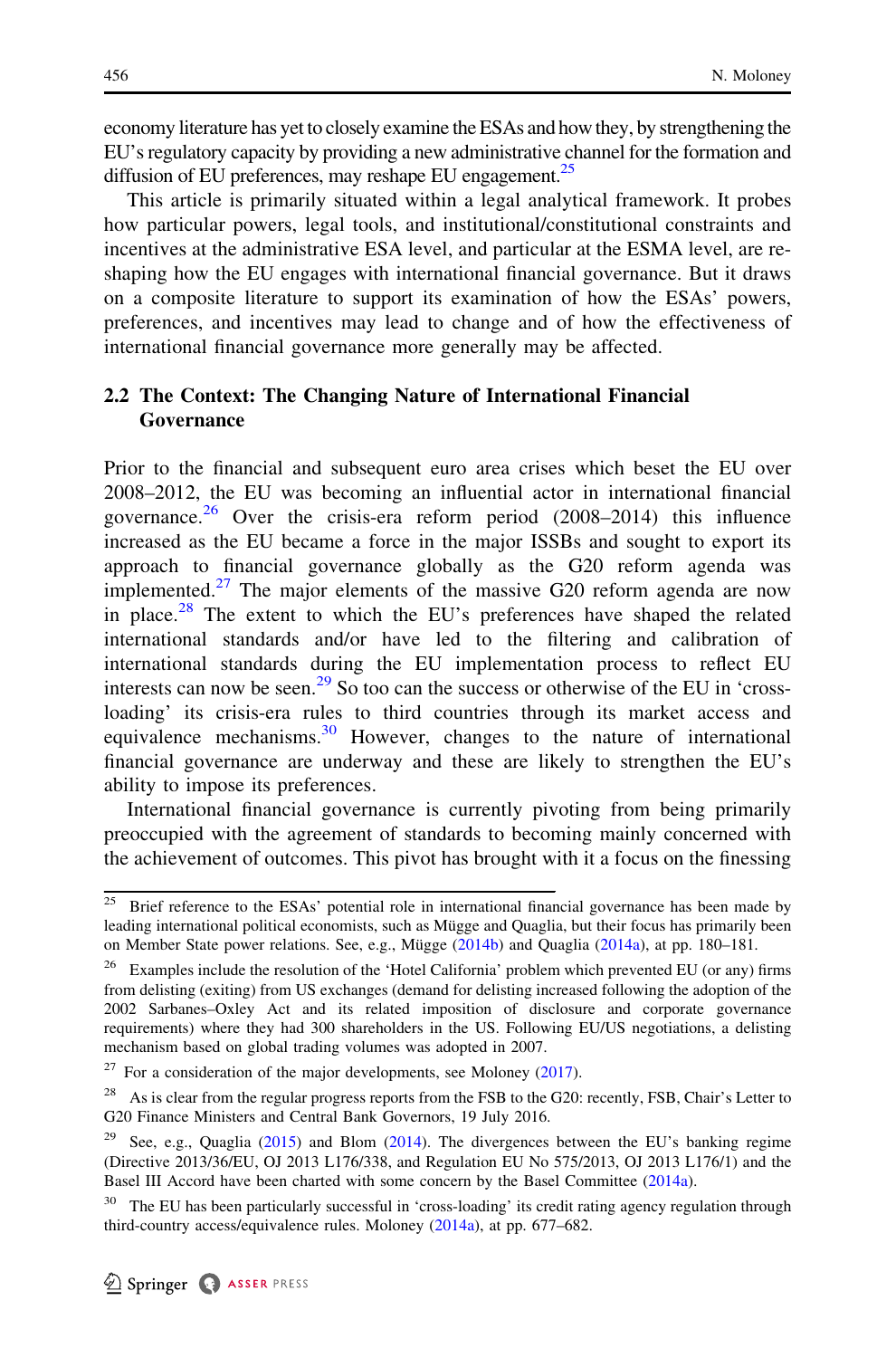of standards, the monitoring of standard implementation and the management of related divergences, the coordination of supervision and enforcement, and data collection and assessment. Related operational coordination, and the management of divergent approaches to and styles of financial governance, have come to define much of international financial governance engagement, reflecting the characterisation of post-crisis international financial governance as a form of 'mutual adaptation' and of 'co-operative de-centralization'.<sup>31</sup> The FSB, for example, is engaging in regular and intensive peer reviews of how crisis-era standards are being implemented, $32$  while the Basel Committee is carrying out intensive Regulatory Consistency Assessment Programmes (RCAPs) of Basel III Accord implementation by its members internationally and reviewing implementation more generally.<sup>33</sup> Similarly, the IAIS has adopted a Coordinated Implementation Framework to support the implementation of insurance standards. Standards are also being finessed by the ISSBs as empirical data on their impact emerges.<sup>34</sup> Supervisory coordination arrangements are being hammered out, with the effectiveness of colleges of supervisors increasingly the concern of the ISSBs.<sup>35</sup> The quality of supervision is receiving close attention under the Financial Sector Assessment Program (FSAP) assessments now required of all FSB members, which review, inter alia, the IOSCO Objectives and Principles of Securities Regulation (2010) (which cover supervision) and the Basel Core Principles for Banking Supervision  $(2012)$ .<sup>36</sup> Enforcement—hitherto not a major concern of international financial governance—is becoming a priority.<sup>37</sup> Similarly, IOSCO and the FSB are focusing closely on the management of conduct risk and on related enforcement—a classic operational concern of domestic regulators but a new area of interest for the  $ISSBs.<sup>38</sup>$  The operational details of market access arrangements are also receiving close attention, particularly from IOSCO.<sup>39</sup> Coordinated efforts are being made through the ISSBs to understand, manage, and interrogate the vast data set now emerging from the new crisis-era reporting requirements<sup>40</sup> and to monitor global

Coordination measures are underway with respect to the management and use of the massive data set now emerging from the OTC derivatives markets [e.g., FSB ([2015e](#page-28-0)), noting challenges in relation to regulatory access to and the usability of the data now held by trade repositories (at pp. 21–22)]. Similar concerns, as well as progress on remediation, was reported in FSB [\(2015f\)](#page-28-0).



 $31$  Helleiner and Pagliari [\(2011](#page-28-0)).

 $32$  Based on Financial Stability Board [\(2015b](#page-28-0)). See Gadinis ([2013a\)](#page-28-0).

<sup>&</sup>lt;sup>33</sup> See recently Basel Committee [\(2016](#page-26-0)).

<sup>&</sup>lt;sup>34</sup> Such as the July 2015 review by the Basel Committee of the Basel III Credit Valuation Adjustment (CVA) capital charge. The review reflects experience with the hedging techniques banks have adopted in response to the CVA charge: Basel Committee ([2015](#page-26-0)).

<sup>&</sup>lt;sup>35</sup> IOSCO, e.g., has adopted principles for rating agency supervisory colleges (IOSCO [2013\)](#page-28-0), and the Basel Committee, which has a Task Force on Supervisory Colleges, has adopted principles for bank colleges (Basel Committee [2014b\)](#page-26-0). The FSB recently carried out a thematic review of the operation of bank colleges (FSB [2015c\)](#page-28-0).

<sup>&</sup>lt;sup>36</sup> Recent examples include the April 2015 FSAP report on the US system (IMF [2015\)](#page-28-0).

<sup>37</sup> IOSCO ([2015a](#page-29-0)).

<sup>38</sup> IOSCO ([2016\)](#page-29-0) and FSB [\(2015d](#page-28-0)).

 $39$  IOSCO  $(2015b)$  $(2015b)$ .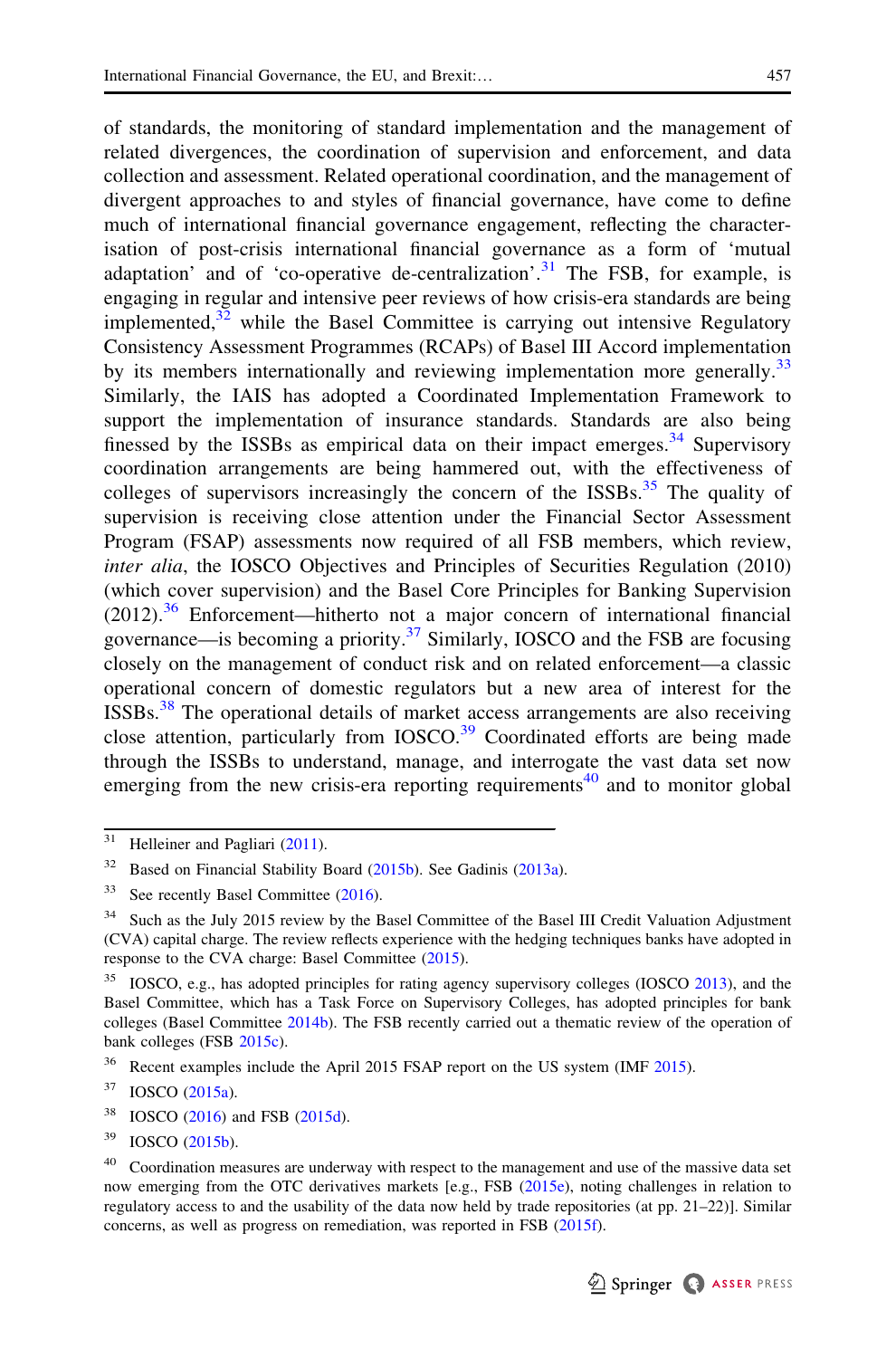<span id="page-8-0"></span>risks.<sup>41</sup> Bilaterally, agency contacts and skirmishes are intensifying as the technical requirements for market access are coordinated.<sup>42</sup> This change in posture is likely to herald a more prominent role for regulators in international financial governance. The distributional effects of international financial governance imply that national political interests will continue to exert a strong influence, particularly on the ISSBs.<sup>43</sup> But these effects are likely to weaken as international financial governance becomes more operational. Regulatory agencies and their powers, interests, and preferences can be expected to become increasingly influential. The current international environment is therefore likely to be accommodating for the recent 'agencification' of the mechanisms through which the EU engages with international financial governance, namely the ESAs.

#### 3 The ESAs and the 'Agencification' of International Engagement: Powers and Incentives

#### 3.1 The ESAs and International Financial Governance

The 2011 reorganisation of the institutional structure supporting EU financial governance by means of the establishment of the European System of Financial Supervision, which includes the ESAs as well as national financial regulators, was internally focused. It was designed to address EU-specific challenges relating to the management of pan-EU risk transmission. But with it has come a spill-over change to the regulatory capacity of the EU with respect to international financial governance.

The management of the EU's international financial relations with the ISSBs is, for the most part, split between the supranational and national elements of EU governance: the Commission (as the EU's supranational, executive body) and the ECB (depending on the issue at hand), on the one hand; and the Member States, which are usually dominant and typically seek to impose their distinct national preferences, on the other. The European Parliament is not a representative actor in international financial governance. It is, however, increasingly seeking to exert oversight over the EU's international engagement. It has recently expressed concern as to the potential for a lack of accountability and transparency in the actors of international financial governance to subvert the democratic process in the  $EU^{44}$ The Commission usually represents the collective EU interest (where one can be

<sup>&</sup>lt;sup>41</sup> In relation to which the FSB is playing a prominent role: e.g., FSB [\(2015g\)](#page-28-0).

Particular difficulties persist with conflicts, inconsistencies, and duplication with respect to OTC derivatives market regulation, despite the November 2014 Brisbane G20 Summit's call for jurisdictions to show 'deference' to other systems where possible. US and EU discussions have progressed, however, with the Commission ruling in March 2016 that US regulation of central clearing counterparties (CCPs) is equivalent for the purpose of EU market access, following agreement in February 2016 between the Commission and the US Commodities Futures Trading Commission on a 'common approach'.

<sup>&</sup>lt;sup>43</sup> These interests may be all the stronger given the intensification of political oversight over regulators over the crisis era: Gadinis [\(2013b](#page-28-0)).

 $44$  European Parliament ([2016\)](#page-27-0).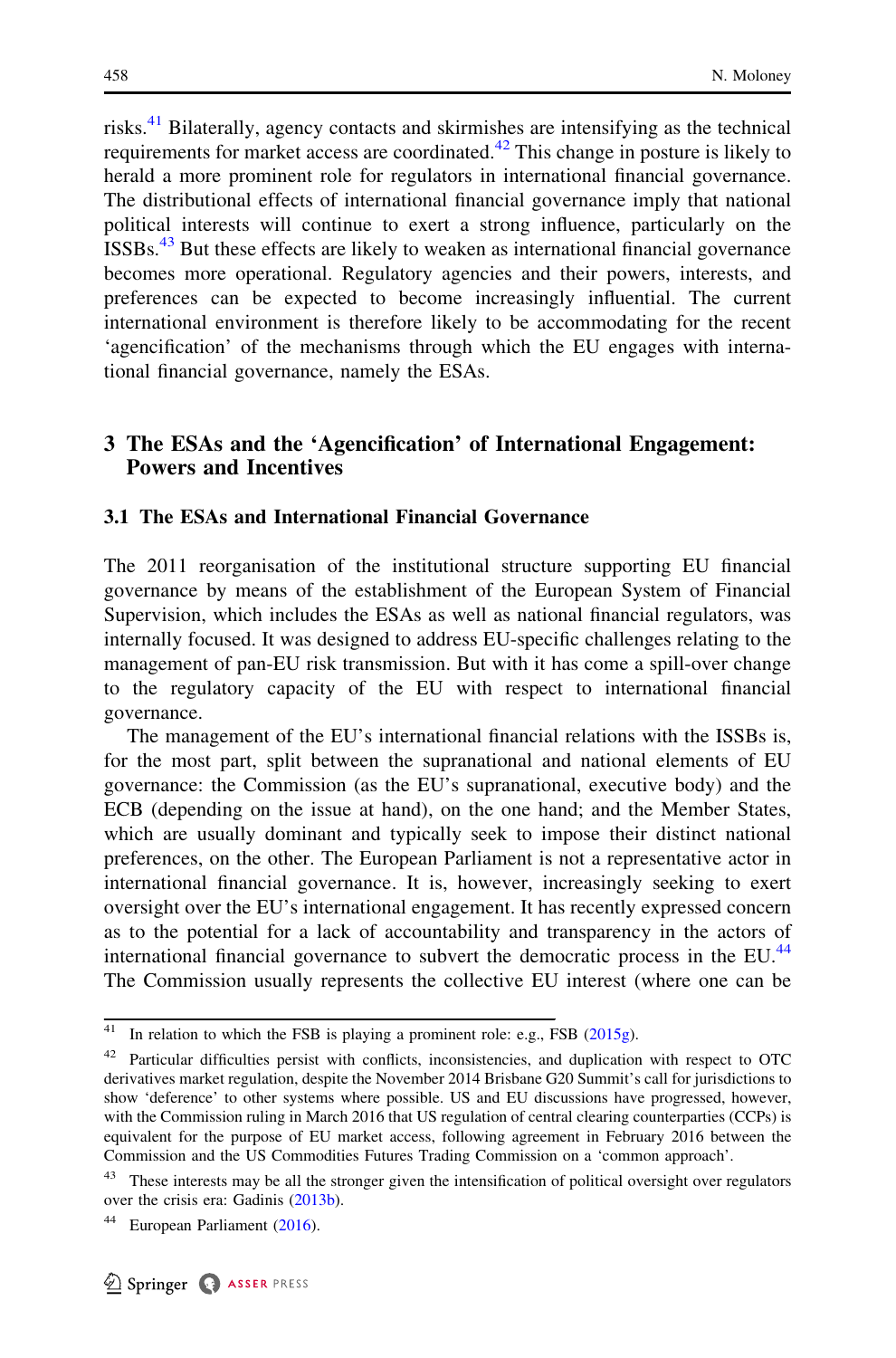established) internationally, although the ECB also participates where monetary and, since the establishment of Banking Union's Single Supervisory Mechanism (SSM), bank supervisory matters arise.<sup>45</sup> In the FSB, the Commission and the ECB are currently members of the 54-member decision-making plenary session, along with the UK, France, Germany, Italy, the Netherlands and Spain (represented by their finance ministries, central banks, and/or other regulators). In the Basel Committee, the ECB—which has two 'seats' (one as monetary authority and one as bank supervisor within the SSM)—sits alongside the national bank regulators and central banks of Belgium, France, Germany, Italy, Luxembourg, the Netherlands, Spain, Sweden, and the UK as a full voting member—although in practice the Basel Committee operates by consensus. The Commission has non-voting observer status. $46$  On IOSCO, the Commission has associate member (non-voting) status, while the EU's national securities markets regulators are ordinary voting members and six national regulators are permanent members of the 33-member decisionmaking (standard-setting) IOSCO Board (France, Germany, Italy, the Netherlands, the UK, and Spain). $47$  The Commission sits (with voting rights) on the oversight body of the IFRS Foundation—the IFRS Foundation Monitoring Board—together with a number of major (non-EU) regulators and IOSCO. On the IAIS, the Commission is a member of the general meeting, along with the EU's national insurance regulators, but it does not exercise voting rights. The 24-member IAIS executive committee, which has five national regulator members, does not include the Commission.<sup>48</sup>

The incentives and preferences which shape the EU's engagement with international financial governance through the ISSBs are therefore complex and inter-related, and EU and national interests co-exist and are represented through multiple channels. But since the 2011 establishment of the ESAs the nature of the EU's engagement with international financial governance, and of the related incentives and preferences, has begun to change. Under their founding regulations,<sup>49</sup> the ESAs have a series of quasi-regulatory and supervisory powers.<sup>50</sup> They can propose certain forms of administrative rule ('Binding Technical Standards') for adoption by the Commission, provide the Commission with 'Technical Advice' on administrative rule-making generally, and adopt different forms of soft law. They have also been conferred with a range of supervisory coordination and convergence powers, including data collection and peer review powers, the power to review certain national supervisory decisions, and powers in relation to ESA participation

<sup>&</sup>lt;sup>45</sup> For an account of the ECB's representative functions internationally, see Letter from ECB President Draghi to MEP Sven Gielgold, 17 December 2015 (L.MD/15/683).

 $46$  Quaglia [\(2015](#page-29-0)).

<sup>&</sup>lt;sup>47</sup> In addition, three EU regulators are currently elected to the Board (Belgium, Greece, and Sweden): Conac ([2015\)](#page-26-0).

 $48$  Lowet [\(2015](#page-29-0)).

<sup>49</sup> European Banking Authority (EBA) Regulation (EU) No 1093/2020, OJ 2010 L331/12; European Insurance and Occupational Pensions Authority (EIOPA) Regulation (EU) No 1094/2010, OJ 2010 L331/ 48; and European Securities and Markets Authority (ESMA) Regulation (EU) No 1095/2010, OJ 2010 L331/84.

 $50$  See, e.g., Moloney [\(2014a\)](#page-29-0), at pp. 854-1009, Busuioc ([2013](#page-26-0)), and Schammo [\(2011\)](#page-29-0).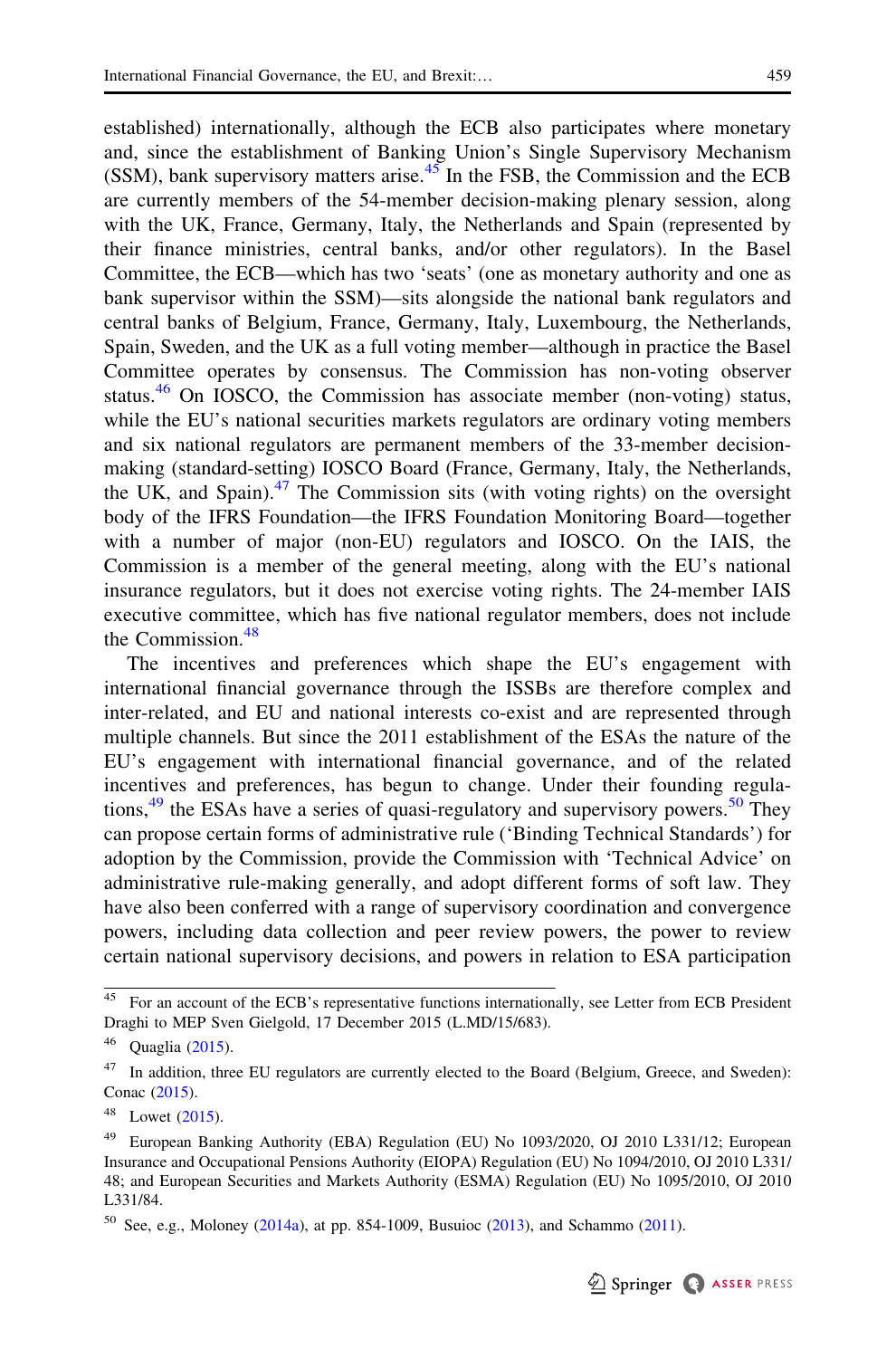in colleges of supervisors; a limited range of powers to direct national regulators in specified circumstances; and, in the case of ESMA, specified direct supervisory and enforcement powers over a limited group of market participants and activities (credit rating agencies, OTC derivatives market trade repositories, position management, short selling, and the marketing of certain investment products $51$ .

The ESAs have also been given a series of powers with respect to international financial governance. These administrative powers address supervisory cooperation and coordination, including the facilitation of information exchange and of cooperation agreements between Member State regulators and third countries, and participation in international organisations.<sup>52</sup> They also relate to the EU's multiplicity of equivalence-based market-access mechanisms, in relation to which the ESAs are typically empowered to advise the Commission as to whether a particular third country's financial governance arrangements are equivalent to those of the EU.<sup>53</sup> The ESAs' relatively limited formal powers do not, however, fully reflect the extent to which the ESAs have de facto constructed a new administrative channel for EU engagement with international financial governance, as is discussed with respect to ESMA in Sect. [4](#page-14-0).

#### 3.2 Aligned Incentives and Powers?

While all three ESAs have a similar set of formal powers with respect to international financial governance, they also share related incentives and preferences. The ESAs, established in 2011, are still youthful administrative actors, but they are maturing and testing their powers—and they are doing so under the 'shadow of hierarchy',  $54$  notably the Commission's 'shadow', which has the potential to significantly shape their incentives and preferences. This shadow relates to the nature of administrative governance in the EU. The regulatory demands of the single market have led to a massive expansion in the EU administrative state and to a related material 'agencification' of EU governance generally.<sup>55</sup> But the operating environment for EU agencies is highly restrictive. With respect to rule-making—the typical province of domestic agencies—under the EU Treaties the Commission is the constitutional location for administrative rule-making. However functionally desirable it may be, technocratically expert EU agencies may not adopt administrative rules. With respect to supervision—similarly the usual province of domestic agencies—EU constitutional arrangements prevent agencies from being empowered to take discretionary decisions unless appropriate conditions apply, in order to

<sup>51</sup> EBA is also empowered to prohibit certain deposit-related investment products.

 $52$  2010 EBA, EIOPA and ESMA Regulations, Art. 33 empower the ESAs to develop contacts and enter into administrative arrangements with supervisory authorities, international organisations, and the administrations of third countries. More specific ESA powers relating to international coordination and information exchange are contained in the sectoral directives and regulations of EU financial regulation.

<sup>53</sup> Art. 33 requires the ESAs to assist in preparing equivalence decisions. More specific requirements relating to assisting the Commission on equivalence decisions, and directions as to the issues the ESAs must consider, are set out in the sectoral directives and regulations of EU financial regulation.

<sup>&</sup>lt;sup>54</sup> See Héritier and Lehmkuhl [\(2008](#page-28-0)).

For discussion, see Craig ([2015\)](#page-26-0).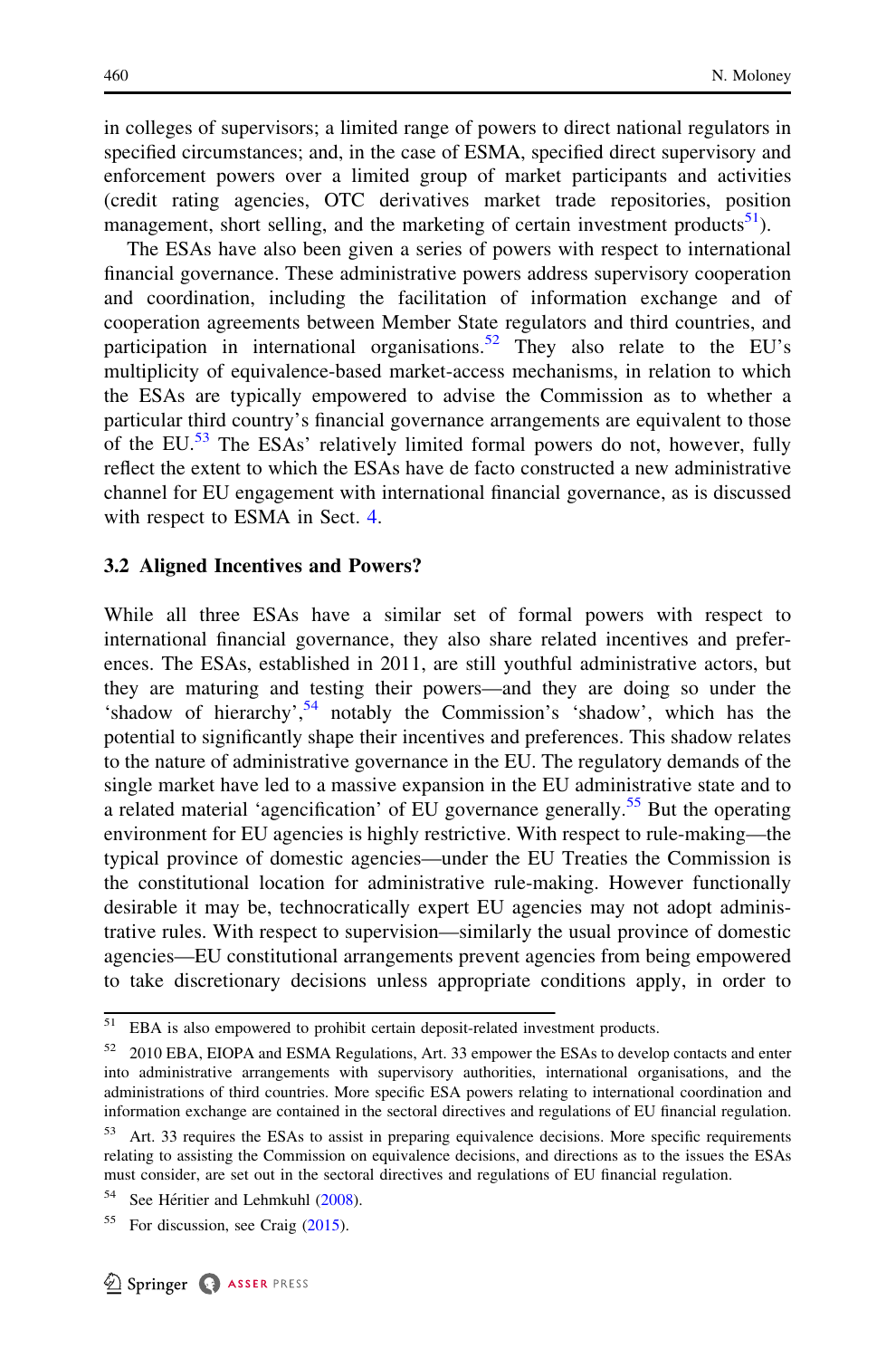protect the institutional balance set up under the Treaties (the famous Meroni doctrine<sup>56</sup>). Accordingly, the Commission is the administrative rule-maker for the EU financial system, and the ESAs' ability to take supervisory decisions is constrained.<sup>57</sup> The ESAs have therefore strong incentives to assert their institutional position and to strengthen their credibility as regulatory agencies through means which do not threaten the constitutional and political limits within which they operate.<sup>58</sup> The operational/coordination activities which currently define international financial governance make available to the ESAs a sphere of operation which is relatively uncontroversial. They also provide potentially fruitful opportunities for expert specialisation and for the strengthening of the ESAs' institutional position which are relatively free from political and constitutional constraints and risks. This is all the more the case as the ESAs are currently being relieved of the intense resource burdens associated with the delivery of the administrative standards required under the crisis-era regulatory reform programme. All three ESAs have until recently been primarily preoccupied with quasi-regulatory matters. EIOPA's activities have been dominated by the vast administrative rule-book required for the Solvency II regime.<sup>59</sup> EBA has been focused on the delivery of the rules which support the behemoth 2013 Capital Requirements Directive IV/Capital Requirements Regulation regime and the 2014 Bank Recovery and Resolution Directive.<sup>60</sup> ESMA has had the heaviest load to carry in terms of rule development—its mandate included the dense administrative rule-book required for the 2014 Markets in Financial Instruments Directive II/Regulation, $61$  the leviathan of EU financial market regulation. That regulatory pressure is now lifting and the extent to which the ESAs are now turning to the more operational supervisory convergence and coordination activities which are beginning to shape international financial governance is striking, as is clear from—to take only a representative sample— ESMA's new supervisory convergence agenda;62 EBA's multi-faceted activities related to the 'SREP' (the operational Supervisory Review and Evaluation Process required to be undertaken by the supervisors of EU banks); $63$  and EIOPA's 2015-2017 work programme on supervision. $64$ 

The persistence of structural differences across national economies and financial systems in the EU and of related divergences in national regulatory preferences, as well as the intergovernmental quality of ESA Board of Supervisors decision-making (decision-making is the prerogative of the national regulators who sit on the Boards and operate under a qualified majority vote), limit the extent to which the ESAs can

<sup>56</sup> Case 9/56 Meroni v High Authority [1957-1958] ECR 133.

 $57$  See further Moloney [\(2014a\)](#page-29-0), at chapters X and XI.

<sup>58</sup> Ibid, at pp. 976–1007.

<sup>59</sup> Directive 2009/138/EU, OJ 2009 L335/1.

 $^{60}$  Directive 2013/36/EU, OJ 2013 L176/338, and Regulation EU No 575/2013, OJ L 2013 176/1; and Directive 2014/59/EU, OJ 2014 L173/90.

<sup>61</sup> Directive 2014/65/EU, OJ 2014 L173/349, and Regulation (EU) No 600/2014, OJ 2014 L173/84.

 $62$  ESMA ([2016a](#page-27-0)).

<sup>63</sup> See, e.g., EBA  $(2014)$  $(2014)$  and EBA  $(2016a)$  $(2016a)$  $(2016a)$ .

<sup>64</sup> EIOPA [\(2015a\)](#page-27-0), at pp. 7–9.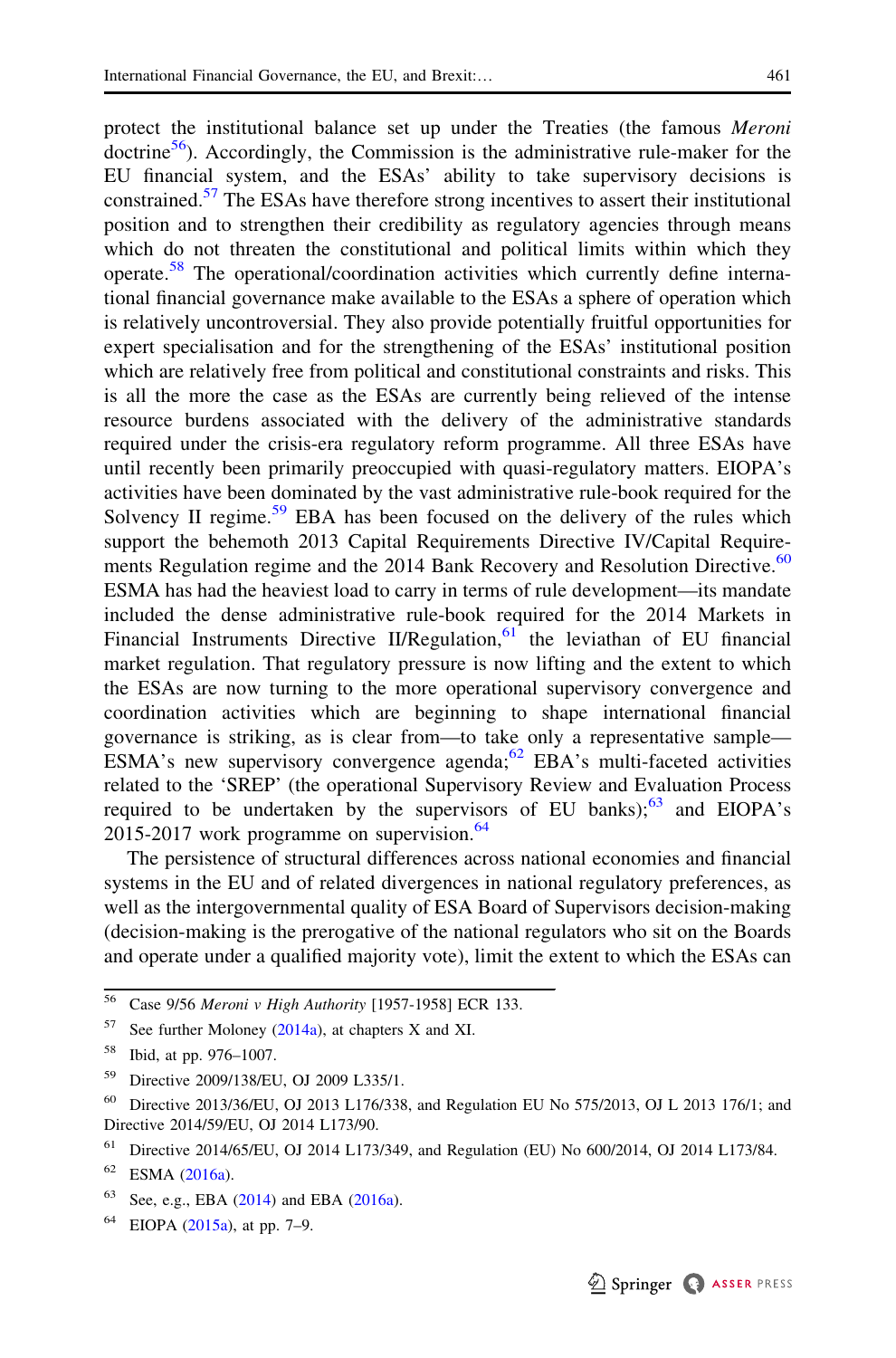operate as representatives of collective EU preferences. So also do the competences of the Commission and the ECB with respect to the ISSBs. But it is nonetheless becoming clear that the ESAs are creating a new mAgreement which governs cooperation andeans for the EU to engage with international financial governance and the ISSBs. All the ESAs are represented on their major sectoral ISSBs. Unlike the Commission, EIOPA is a voting member of the general meeting of the IAIS and of the IAIS executive committee.<sup>65</sup> The EBA position is different. By contrast with the Commission and ECB, EBA does not have a formal, voting presence on the Basel Committee. It has, nonetheless, considerable opportunities to exert influence, being represented by its Chairperson on the Basel Committee's influential Group of Governors and Heads of Supervisors and by its Executive Director in the plenary session of the Basel Committee; it is also represented in a number of working groups.<sup>66</sup> While EBA cannot vote, in practice Basel Committee discussions are consensus based and EBA is technically well equipped to represent the collective interests of EU banking regulators, where any can be established.<sup>67</sup> As discussed in Sect. [4](#page-14-0), ESMA is represented on IOSCO and is actively engaged with the IFRS Foundation. Across the IAIS, Basel Committee, IOSCO, and the IFRS Foundation, the three ESAs are all, albeit to different degrees, active and, again to different degrees, are displaying a strengthening regulatory capacity to exert influence and impose EU preferences.

While the ESAs have much in common with respect to international financial governance, this discussion focuses on ESMA as the operating environments of the ESAs internationally are in some respects distinct. In the case of EIOPA, although it has asserted its commitment to engagement with the IAIS<sup>68</sup> and is a permanent member of the IAIS executive committee, international financial governance in the area of insurance is less well developed as compared to in the banking and securities markets. The IAIS was established in 1994 (the Basel Committee and IOSCO were established in 1974 and 1983 respectively) and has only recently come to prominence in international financial governance. Its activities intensified as the global reform agenda turned to financial stability over the financial crisis, in particular following the establishment of the FSB in 2009 and the related priority given to the identification and management of the risks of global systemically important insurers and to the adoption of international capital standards for globally active insurance groups. The IAIS is also increasingly active with respect to information exchange, supervisory coordination, and peer review. $69$  There is, nonetheless, only a relatively limited empirical basis for examination of EIOPA, although initial indications suggest an influential EIOPA voice on the IAIS and an EIOPA commitment to international engagement.<sup>70</sup>

 $65$  Lowet [\(2015](#page-29-0)), at pp. 15–16.

Quaglia [\(2015](#page-29-0)), at p. 12.

 $67$  For discussion of EBA's role in the Basel Committee, see Moloney [\(2017](#page-29-0)) and Quaglia [\(2015](#page-29-0)).

<sup>68</sup> See, e.g., EIOPA ([2015a](#page-27-0)), at p. 12.

<sup>69</sup> See recently IAIS ([2014\)](#page-28-0).

<sup>&</sup>lt;sup>70</sup> Lowet ([2015\)](#page-29-0). In July 2016, e.g., EIOPA joined the IAIS International Information Exchange Agreement which governs cooperation and information exchange between insurance supervisors internationally.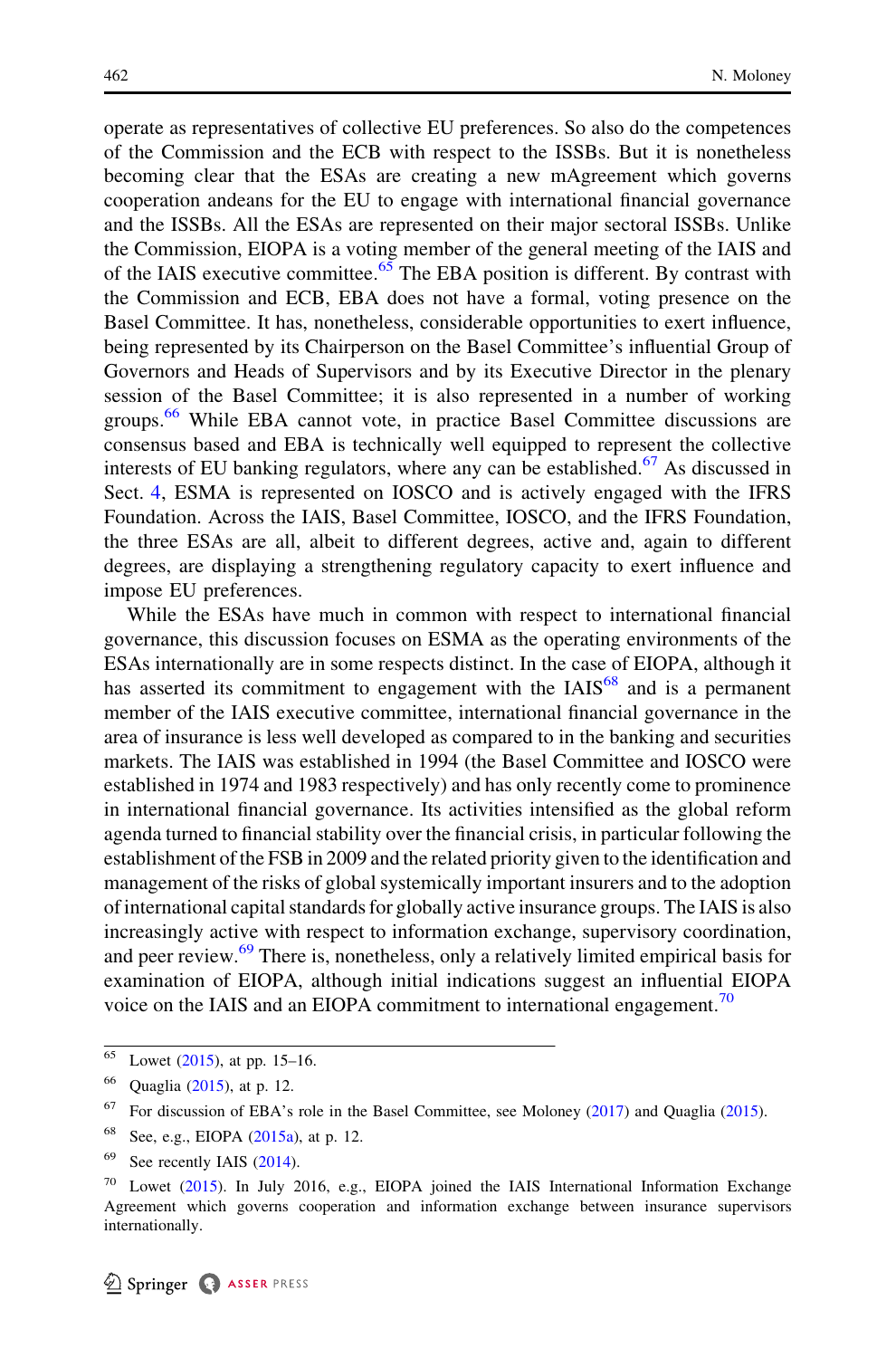By contrast with EIOPA, EBA operates in a sophisticated and mature segment of international financial governance, the main architecture for which is provided by extensive Basel Committee and FSB standards. EBA has, however, distinct incentives to the other two ESAs with respect to international engagement which derive from the increasingly brittle institutional architecture that supports EU banking governance. This brittle quality is a function of the disjunction between the institutional governance of the single banking market (covering the EU's current 28 Member States and EBA's remit) and that of Banking Union/the SSM (currently covering the euro area's 19 Member States and primarily the remit of the ECB within the SSM). EBA is charged with supporting the amplification and application of the EU's single banking rule-book through its quasi-rule-making powers. It is also charged with driving pan-EU supervisory convergence in how this rule-book is applied. The ECB, at the centre of the SSM, is responsible for oversight of the SSM and for the direct supervision of some 129 banking groups. It must apply the EU banking rule-book and is subject to EBA's supervisory convergence and other measures. But the potential for destructive tensions and confusion as EBA and the ECB/SSM interact and their respective spheres of competence overlap is considerable. EBA's engagement with international financial governance must therefore be situated within the wider EBA/ECB/SSM relationship and the distinct incentives it generates. On the one hand, EBA has strong incentives to focus its resources and its political/institutional capital on protecting its position within the EU, particularly given the ECB's constitutionally and substantively more powerful position. $11$  On the other hand, international financial governance may provide a means for EBA to strengthen its capacity and, at the same time, to build a productive relationship with the ECB by their collectively promoting EU interests through what might be termed an EU 'axis of expertise', particularly as the ECB is developing an international supervisory presence through Memoranda of Understanding with third-country bank supervisors<sup>72</sup> as well as its seat on the Basel Committee. EBA's incentives are, however, likely to be dynamic and, at the moment, are hard to predict as Brexit is likely to destabilise an already delicate institutional equilibrium. On the UK's exit from the EU, one of the major frictions preventing euro area/Banking Union interests and preferences from dictating the shape of single market financial governance will be removed—as is clear from the February 2016 New Settlement which the UK negotiated and which was in part designed to protect the single market from euro area caucusing.<sup>73</sup> It is hard to dismiss speculation that further centralisation of institutional governance will occur, particularly given political support in the euro area for a 'Financial Union',  $74$  and that EBA's role may change significantly.

 $71$  See further Ferran [\(2015](#page-28-0)) and Moloney ([2014b](#page-29-0)).

 $72$  ECB [\(2015a\)](#page-26-0), at p. 26.

 $73$  Decision of the Heads of State or Government meeting within the European Council, concerning a new settlement for the United Kingdom with the European Union, European Council Meeting, 18 and 19 February 2016, EUCO 1/16 (Annex 1).

Notably in the 'Five Presidents' Report': Completing Europe's Economic and Monetary Union, report by Jean-Claude Juncker, in close cooperation with Donald Tusk, Jeroen Dijsselbloem, Mario Draghi and Martin Schulz (2015). On Financial Union and its implications for institutional governance, see further Moloney [\(2016](#page-29-0)).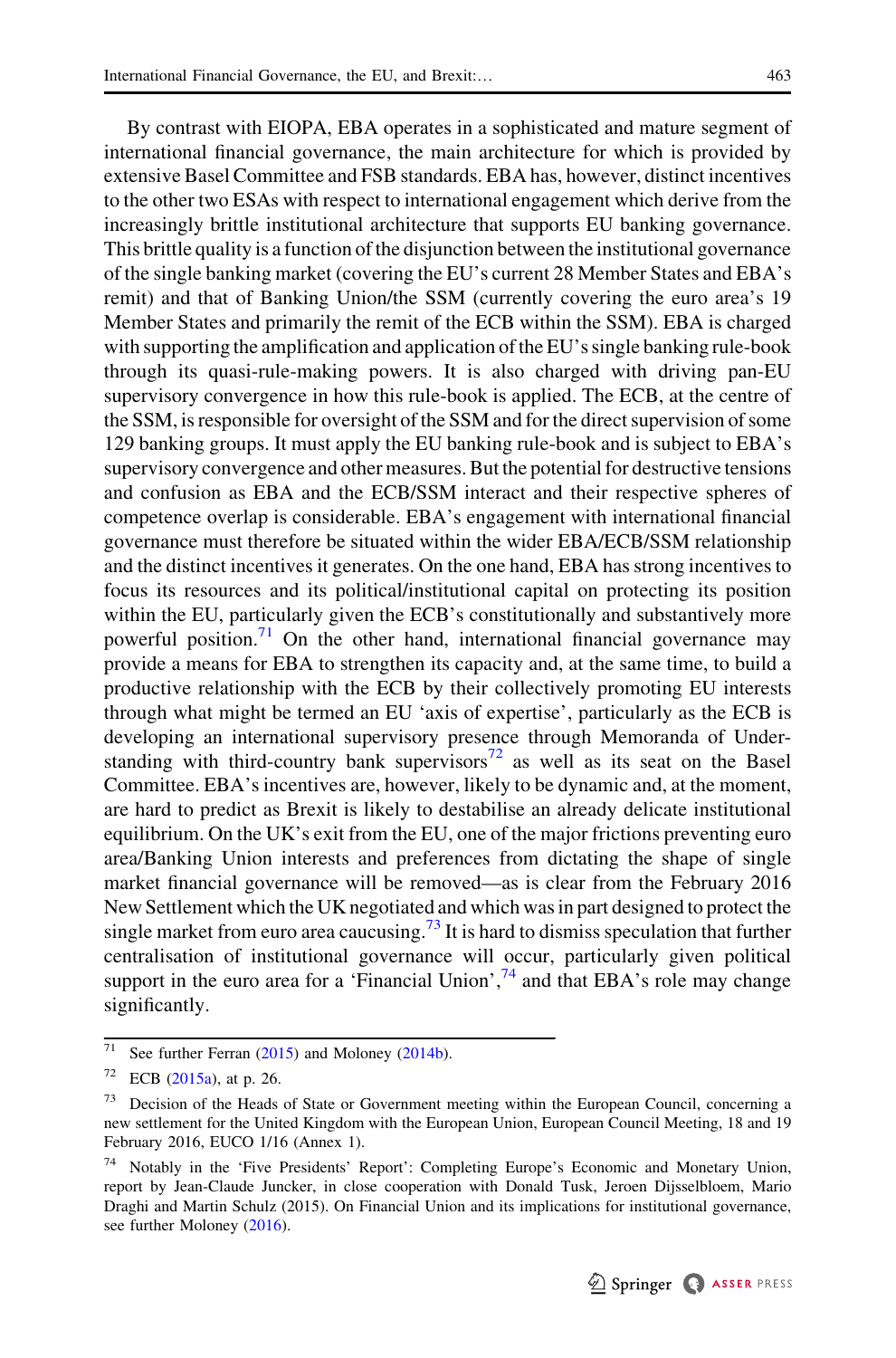<span id="page-14-0"></span>While all three ESAs are therefore becoming increasingly significant administrative actors in international financial governance, ESMA provides the most extensive and stable case study and is considered in the following Section.

#### 4 ESMA and International Financial Governance

#### 4.1 ESMA Incentives and Powers

Like EBA and EIOPA, ESMA has significant incentives to engage with international financial governance as a means for strengthening its institutional position. The limitations on its capacity to operate as a quasi-rule-maker are clear from the occasions on which the Commission has rejected or revised ESMA's proposals for Binding Technical Standards or Technical Advice.<sup>75</sup> These destabilising episodes are exceptional, but they underline the hierarchically inferior position of ESMA despite its technocratic expertise. ESMA also operates with a degree of constitutional ambiguity with respect to its supervisory powers. Its novel power to impose prohibitions or conditions on short selling in national markets, for example, was challenged by the UK as being in breach of, inter alia, the Meroni principle. Although the 2014 ruling by the Court of Justice of the EU found the power to be valid, $\frac{76}{10}$  ESMA has significant incentives to deploy its direct supervisory and enforcement powers sparingly so as to manage litigation risk. And while—by contrast with EBA—the ECB/SSM does not yet pose a direct challenge to  $ESMA$ <sup>77</sup> the increasing global interest of prudential regulators in securities market risks clear from the current and contested focus on the risks which asset management poses to financial stability<sup>78</sup>—may come to pose a threat to ESMA's reach over EU securities markets. This is all the more the case as conduct risk, the traditional purview of securities regulators, is being clawed into the sphere of influence of prudential regulators.<sup>79</sup>

International financial governance, however, affords ESMA opportunities to strengthen its capacity and institutional position. The field is not clear for ESMA. The disruptive effects of Member State interests aside, the Commission has long provided collective EU representation with respect to securities market matters (IOSCO) and financial reporting (IFRS Foundation). It is also the main actor in the bilateral Joint EU-US Financial Regulatory Forum with respect to financial market

<sup>75</sup> The lengthy and complex 2014 Markets in Financial Instruments Directive II /Regulation rule-making process most recently illustrates the tensions, with ESMA robustly resisting changes the Commission made to certain of its proposals: ESMA Opinion, 30 May 2016 (ESMA/2016/730).

<sup>76</sup> Case C-270/12 UK v Council and Parliament, 22 January 2014.

<sup>77</sup> See further Moloney [\(2015](#page-29-0)).

<sup>&</sup>lt;sup>78</sup> Best illustrated by the FSB's recent controversial reform initiatives (notably FSB (2016)).

<sup>&</sup>lt;sup>79</sup> Conduct risk formed part of the 2016 stress testing of EU banks EBA ([2016b](#page-26-0)). Internationally, the FSB has recently focused on misconduct as a threat to financial stability: FSB ([2015d\)](#page-28-0) and FSB Chairman Letter to G20 Leaders, November 2015.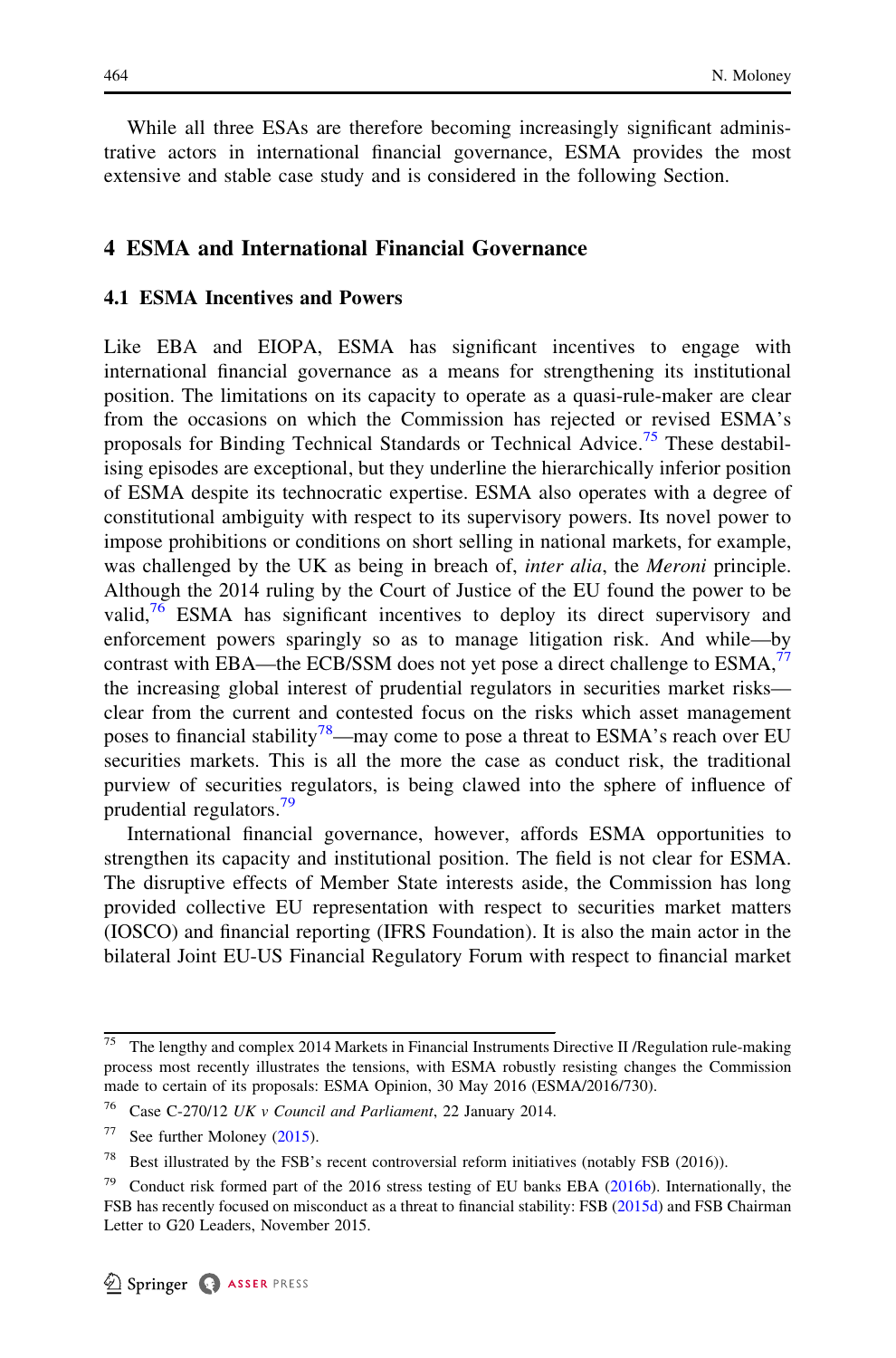<span id="page-15-0"></span>matters.<sup>80</sup> But ESMA has been conferred with a series of formal powers with respect to international financial governance and is emerging as an effective presence internationally. Despite a significant budget cut for 2015, ESMA chose not to weaken its international activities that year,  $81$  while its 2016 Work Programme showed a similar commitment to international engagement.<sup>82</sup> The main channels through which ESMA engages with international financial governance are discussed below.

#### 4.2 Equivalence Decisions

In the wake of the Brexit decision much attention has focused on the equivalence determinations which the UK may become subject to as a third country seeking access to the EU single market. Any such decisions will be heavily influenced by ESMA, which has become a key actor in this area.

A complex patchwork of rules applies to equivalence determinations in EU financial markets law. Some EU measures do not address or harmonise the thirdcountry access decision, leaving it to the Member States. Others, however, require a positive equivalence determination prior to access being permitted by the Member State in question. In some measures detailed conditions specify how the decision is to be taken, in others there is limited specification. Typically, the Commission, advised by ESMA, must adopt a positive equivalence decision before a Member State can choose to admit a third-country actor.<sup>83</sup> Equivalence applies not only to formal regulatory equivalence, but also to third-country supervision and enforcement regimes.<sup>84</sup> A positive equivalence decision is also required where the market access decision is made at EU level (in effect by ESMA) and before the limited group of third-country actors which are eligible for EU access through ESMA registration can be so registered. $85$ 

<sup>&</sup>lt;sup>80</sup> The Forum originally took the form of the 'Financial Markets Regulatory Dialogue'. Its recasting as a Forum in July 2016 did not see the ESAs become more prominent, formally at least: Commission, Improvements in EU-U.S. Regulatory Cooperation, 18 July 2016.

<sup>&</sup>lt;sup>81</sup> International activities were not included among the originally planned activities which ESMA subsequently removed from its 2015 Annual Work Plan, following its 15% budget cut (ESMA/2014/1200 Rev, at pp. 32–33).

<sup>82</sup> ESMA, Work Programme 2016 (ESMA/2015/1475), noting, e.g., cooperation with IOSCO on a number of fronts, coordination with the FSB on benchmark regulation, and a commitment to international activities generally.

<sup>&</sup>lt;sup>83</sup> On the EU approach to the prospectus, investment services, credit rating agency, alternative investment fund and OTC derivative sectors, see Moloney [\(2014a\)](#page-29-0), at pp. 122–124, 404–407, 677–682, 307–311 and 615–629.

<sup>84</sup> E.g., 2014 Markets in Financial Instruments Regulation, Art. 47.

<sup>85</sup> E.g., 2012 European Market Infrastructure Regulation [Regulation (EU) No 648/2012, OJ L 2012 201/1], Art. 25 (third-country CCPs) and Art. 77 (third-country trade repositories); and 2011 Credit Rating Agency Regulation [Regulation (EU) No 513/2011, OJ L 2011 145/30], Arts. 4 and 5 (thirdcountry rating agencies).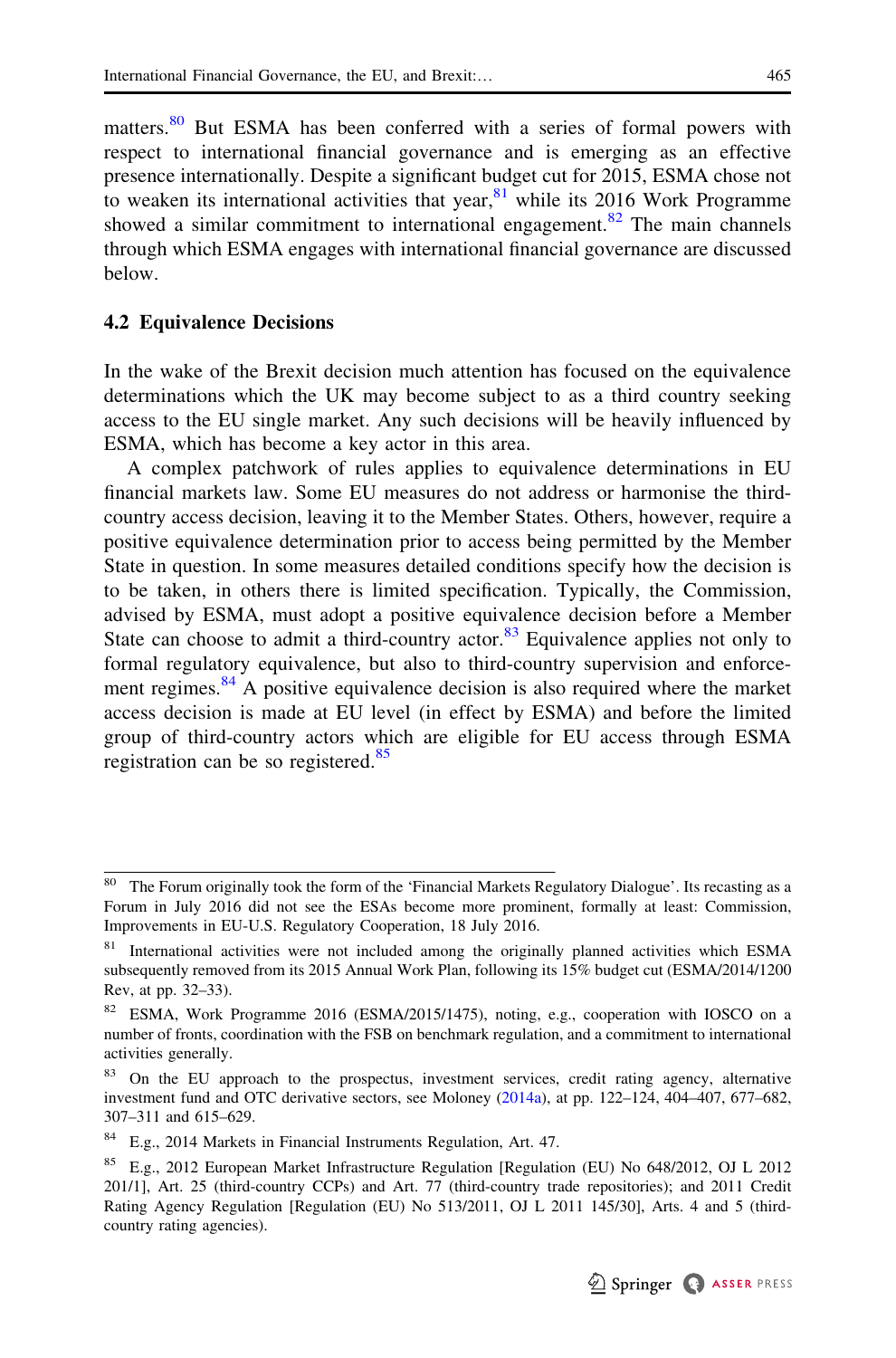Any equivalence determination is discretionary and judgment based as it typically relates equivalence to outcomes.<sup>86</sup> It therefore places ESMA, in advising the Commission, at the heart of complex and politically sensitive market access determinations associated with state 'power as autonomy',  $87$  and in a position accordingly to exert and strengthen EU influence internationally. A somewhat timorous approach might have been expected: ESMA, as a youthful actor, has strong incentives to build effective relationships with regulators internationally and similarly strong incentives not to antagonise major global market operators. Its approach has nonetheless been robust and suggests an ability to establish a credible presence in international financial governance. With respect to rating agency regulation equivalence, for example, it adopted a relatively intrusive approach.<sup>88</sup> With respect to asset manager market access, ESMA provoked some consternation in the global fund market in July 2015 when it declined to offer an opinion (as required under the complex third-country access requirements of the 2011 Alternative Investment Fund Managers Directive<sup>89</sup>) as to whether the regulatory 'passport' to the single market currently enjoyed by EU funds and their managers should be extended to funds and managers from a series of jurisdictions, including Hong Kong and the US, given insufficient data.<sup>90</sup> ESMA finally adopted a 'positive' opinion in July 2016 with respect to access by a number of third-country jurisdictions, including Canada and Switzerland. The opinion revealed the granular and detailed analysis which ESMA had undertaken, including with respect to the operation of relevant MoUs, authorisation procedures, investor protection, and enforcement capacity.<sup>91</sup> It also underlined ESMA's willingness to adopt a firm approach. ESMA declined to adopt a positive opinion in relation to certain jurisdictions, and adopted a qualified approach to others (including the US and Hong Kong). It has also, however, shown itself as politically adept. The protracted equivalence negotiations on central clearing counterparty (CCP) equivalence between the EU and US involved high-level Commission discussions as well as technical ESMA negotiations. Ultimately, the issue was resolved at Commission/US Commodities Futures Trading Commission level in February 2016 by means of the adoption of a 'common approach'. $\frac{92}{2}$  ESMA subsequently indicated that 'it would do everything within its powers' to shorten the related ESMA procedures for

<sup>86</sup> As is the case, e.g., with respect to equivalence determinations relating to the equivalence of CCP regimes.

<sup>87</sup> Helleiner and Pagliari [\(2011](#page-28-0)).

<sup>&</sup>lt;sup>88</sup> ESMA's equivalence assessment follows an 'objective' approach, based on the capacity of the thirdcountry regime to meet the objectives of the EU regime. It focuses in particular on the scope of the regulatory and supervisory framework, corporate governance, conflicts of interest management, organisational requirements, quality of methodologies and of ratings, disclosure, and effective supervision and enforcement: ESMA [\(2012a\)](#page-27-0), at pp. 5–6.

<sup>89</sup> Directive 2011/61/EU, OJ 2011 L174/1.

<sup>&</sup>lt;sup>90</sup> While the exercise was not formally an equivalence assessment, it involved a similar assessment. ESMA declined to reach a view given concerns related to competition, regulation, and a lack of sufficient evidence to properly assess the relevant criteria: ESMA [\(2015a\)](#page-27-0).

<sup>&</sup>lt;sup>91</sup> ESMA ([2016b\)](#page-27-0).

See *supra* n. 42. The formal equivalence decisions by the Commission followed in March 2016.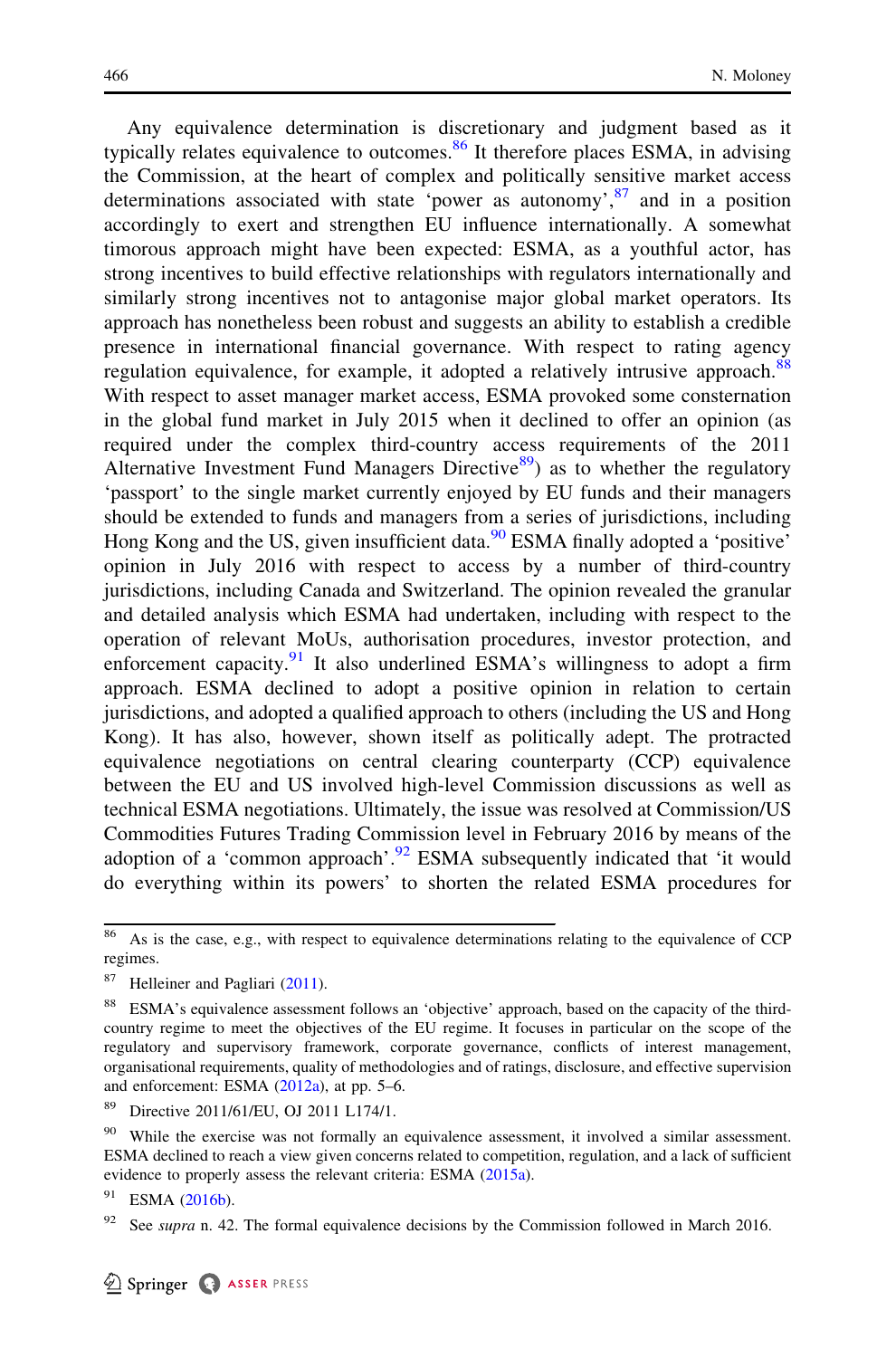registering third-country CCPs within the EU (by June 2016 any third-country CCP was required to be assessed as subject to an equivalent regime to the EU regime, and registered by ESMA, in order to be eligible to clear certain instruments in the EU).<sup>93</sup>

Overall, recent experience suggests that ESMA has significantly enhanced the EU's ability to make independent, potentially unpopular, and technically robust equivalence determinations and so to drive (or 'cross-load') the imposition of EU preferences internationally, particularly where jurisdictions are required to adapt their regime to the EU requirements.  $94$  But, and perhaps paradoxically as market access decisions can generate regulatory friction, it also suggests that ESMA may come to strengthen international financial governance by developing and deepening contacts with peer regulators internationally (not least as EU equivalence/market access tests typically impose requirements relating to international information exchange and supervisory cooperation agreements) and increasing understanding of regulatory, supervisory, and enforcement processes internationally.

#### 4.3 Financial Reporting and the IFRS Foundation

The EU/IFRS Foundation relationship is a key one for the EU. IFRS, adopted by the IFRS Foundation, are the mandatory EU financial reporting standards for the consolidated accounts of EU firms listed on 'first tier' trading venues (or 'regulated markets'). Much of EU/IFRS Foundation engagement has historically taken place through the Commission. More recently, an EU committee (the Accounting Regulatory Committee—ARC) and a technical advisory group (the European Financial Reporting Advisory Group—EFRAG), both of which advise the Commission on its adoption for the EU of IFRS (through the IFRS 'endorsement' process), have played supporting roles. ESMA, however, has recently emerged as a significant actor in EU/IFRS Foundation relations. Directly enjoined to address financial reporting, <sup>95</sup> well equipped to exploit a fragmented EU institutional environment which has multiple national and EU-level components,  $96$  and committed to enhancing IFRS convergence,  $97$  ESMA has moved to claim ownership over IFRS Foundation engagement and looks set to strengthen EU influence.

ESMA has engaged actively with the IFRS Foundation on the development of IFRS.<sup>98</sup> It has also carved out an oversight role with respect to the application of IFRS in the EU. It has, for example, produced a series of own-initiative statements on IFRS which cover, *inter alia*, the quality of financial reporting and the avoidance

<sup>&</sup>lt;sup>98</sup> In 2014, e.g., ESMA provided 21 comment letters on various IFRS consultations and agenda matters: ESMA ([2015b\)](#page-27-0), at p. 4. In 2015, it provided some 11 responses and engaged in multiple working groups: ESMA [\(2016c\)](#page-27-0), at pp. 26–27.



<sup>93</sup> ESMA Statement, 10 February 2016 (ESMA/2016/278).

<sup>&</sup>lt;sup>94</sup> As was the case with respect to US rating agency regulation.

 $95$  2010 ESMA Regulation Art. 29(1)(c).

<sup>&</sup>lt;sup>96</sup> The IFRS Foundation has noted that it is difficult for the EU to present a consistent position given the different national bodies and EU-level bodies which engage with the IFRS Foundation: Maystadt ([2013\)](#page-29-0).

<sup>&</sup>lt;sup>97</sup> ESMA Chairman Maijoor highlighted in his first term that pan-EU coordination of IFRS was one of ESMA's primary objectives: Speech on 'Developments in European Financial Reporting', 12 November 2012.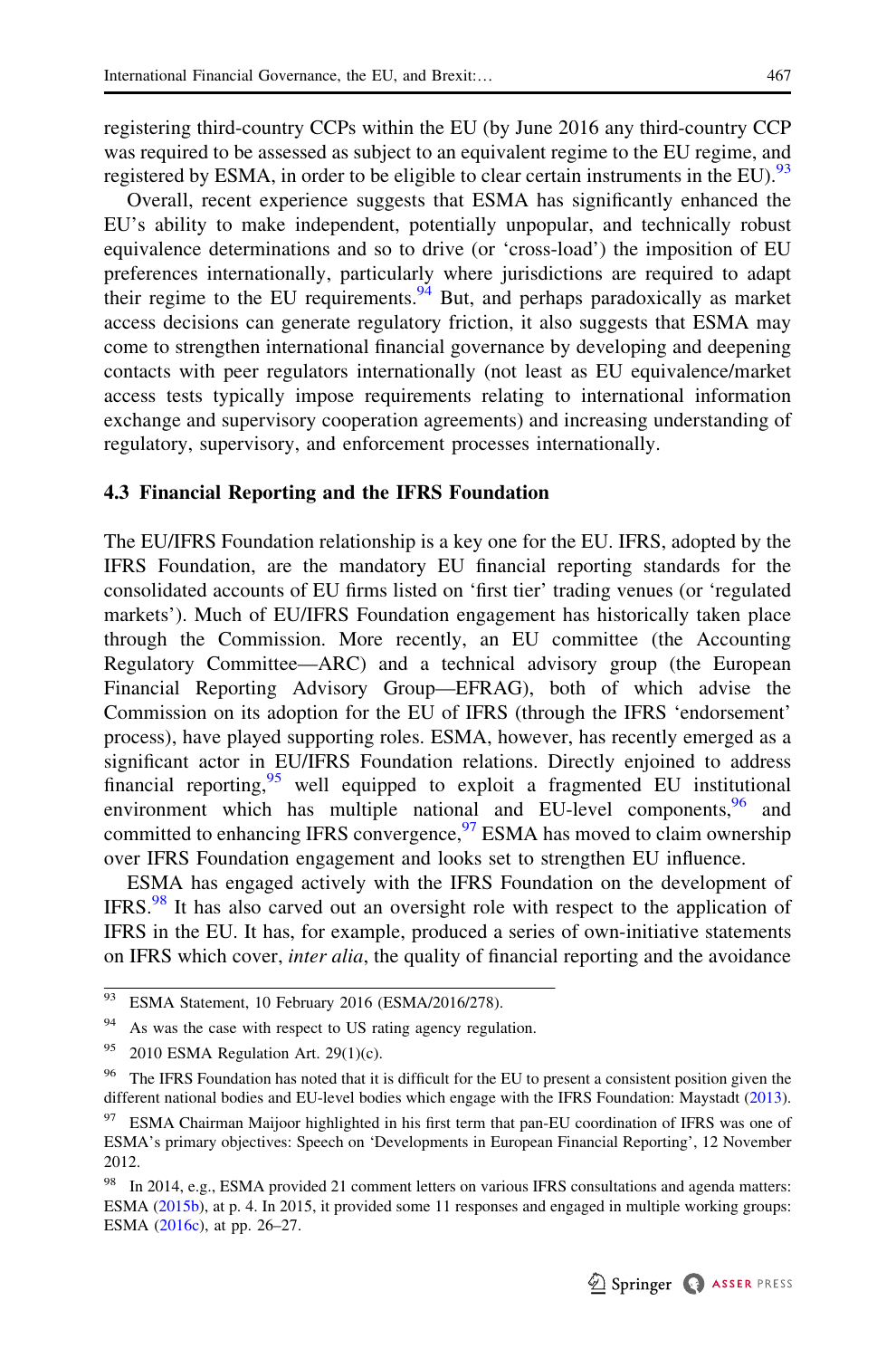of 'boiler plate',<sup>99</sup> the treatment of loan forbearance practices,<sup>100</sup> and the treatment of sovereign debt disclosures.<sup>101</sup> While in all cases ESMA has been careful to underline that it does not interpret IFRS, and so does not seek to overstep the IFRS Foundation's interpretive jurisdiction, it typically also stresses that national authorities should reflect its approach in their local IFRS enforcement activities and that auditors and firms in the EU should consider its findings. Similarly, through its European Enforcers Coordination Sessions  $(EECS)$ ,  $^{102}$  which are designed to support EU convergence on IFRS enforcement decisions, ESMA has reviewed national enforcement of IFRS. ESMA has also adopted common enforcement priorities for national enforcement authorities with respect to IFRS application.<sup>103</sup>

ESMA's engagement may, however, exacerbate long-standing EU/IFRS Foundation tensions, to the detriment of the EU's effectiveness in imposing its preferences, and generate risks to the integrity of IFRS globally. The Foundation's interests as a private standard-setting body, with a global agenda and open to an array of influences, $104$  have at times conflicted with the particular interests pursued by the EU. In 2004, for example, the IAS 39 fracas, which led to the EU 'carving out' from the IAS 39 standard in order to protect parts of the EU banking sector, generated an international furore given the threat to the global integrity of IFRS.<sup>105</sup> Tensions emerged again over the financial crisis when, under pressure from the EU, the Foundation made an urgent reform to IAS 39 to reflect the severe market volatility and illiquidity which was causing difficulties for mark-to-market valuations by EU banks. Although the EU has often been successful in imposing its preferences,<sup>106</sup> EU/IFRS Foundation relations can be unstable and the consequences for global IFRS consistency prejudicial. These difficulties may be exacerbated by ESMA's intensifying engagement, to the detriment of both the EU's ability to impose its preferences and the IFRS Foundation's ability to achieve convergence on the application of IFRS. In particular, any incursions by ESMA into what might be perceived as the interpretation of IFRS may generate tensions. Difficulties may also arise within the EU. Significant tensions already exist between ESMA and the ARC/EFRAG bodies involved in the EU IFRS endorsement process, and these may destabilise wider EU/IFRS Foundation relations.<sup>107</sup> And the potential for prejudicial Commission/ESMA tensions is not insignificant given the

 $\frac{99}{99}$  ESMA/2015/1609.

<sup>100</sup> ESMA/2012/853.

<sup>101</sup> ESMA/2011/226 and ESMA/2011/397.

<sup>&</sup>lt;sup>102</sup> Composed of some 37 financial reporting enforcement authorities from across the EU and EEA.

<sup>&</sup>lt;sup>103</sup> The common enforcement priorities for the 2015 financial statements of listed firms include the treatment by companies of the impact of financial market conditions on financial statements and fair value measurement (ESMA [2016c](#page-27-0)).

<sup>104</sup> Fleckner ([2008\)](#page-28-0).

 $105$  Whittington [\(2005](#page-30-0)).

 $106$  Quaglia [\(2014a\)](#page-29-0), at pp. 129–146.

<sup>&</sup>lt;sup>107</sup> ESMA and the other ESAs have expressed strong opposition to the persistence of private sector involvement on EFRAG and have refused to sit as voting members on EFRAG (ESA-2014-001).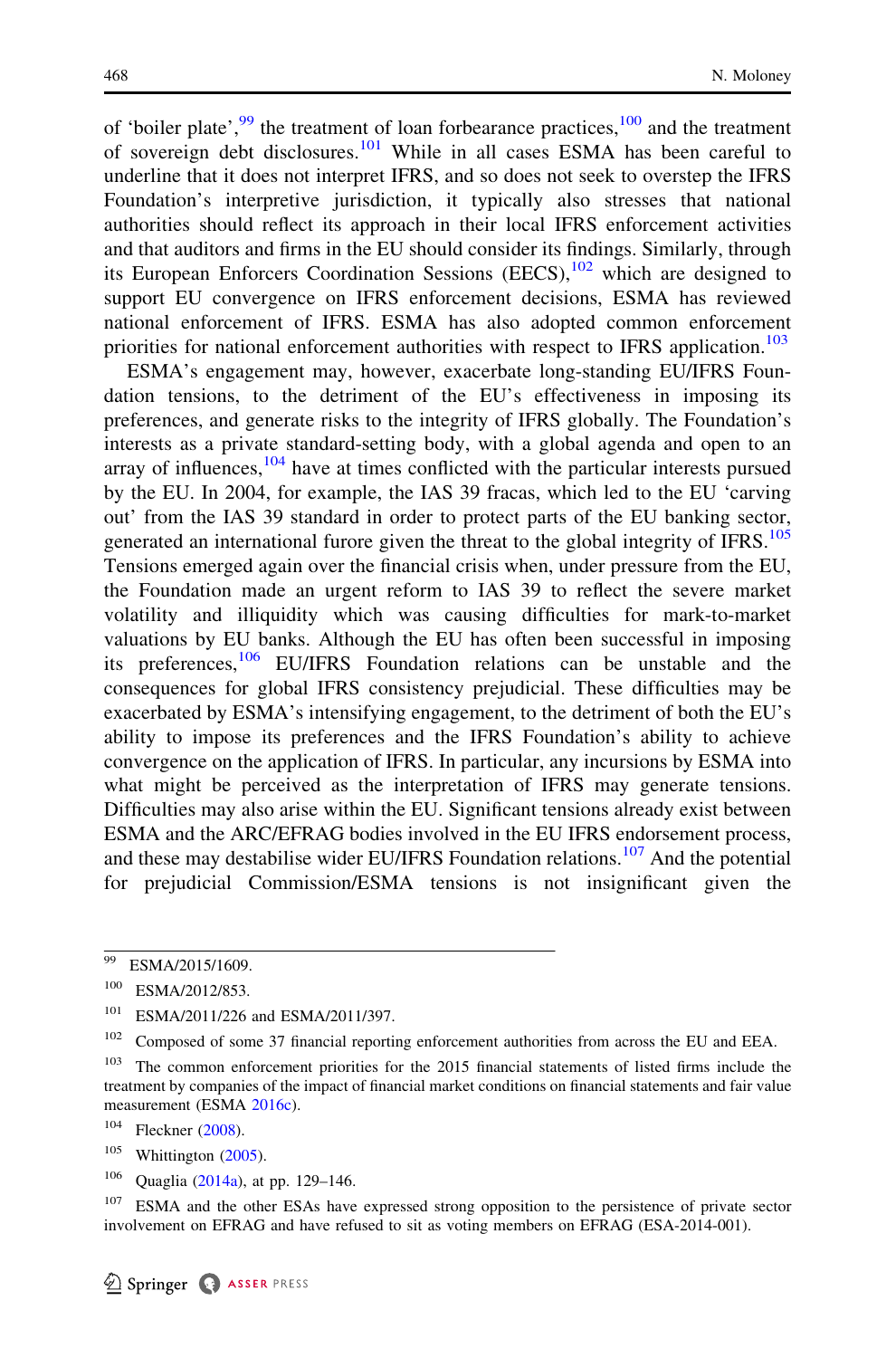Commission's role as the EU representative on the IFRS Foundation Monitoring Board as well as its long history in leading the EU charge on issues of IFRS controversy.

Some signs augur well, however, at least from an EU effectiveness perspective. ESMA's extensive experience in collating data from national IFRS enforcers in the EU, in developing collective Board of Supervisors' positions on IFRS consultations, and in consulting and engaging with an array of stakeholders on IFRS allows it to engage with the IFRS Foundation from a position of strength, even if the technical adoption/endorsement of IFRS for the EU is carried out by the Commission. ESMA has achieved an early success in the form of a 2014 Protocol on ESMA and IFRS Foundation cooperation which clarifies ESMA's role with respect to the Foundation and the Foundation's commitment to operational cooperation with ESMA.<sup>108</sup> Similarly, ESMA/IFRS Foundation communications over the 2015 Review of Structure and Effectiveness of the IFRS Foundation appear to have been productive.<sup>109</sup> Through its IFRS Foundation engagement ESMA has also opened up another channel through which long-standing EU dissatisfaction with the failure of the US to adopt  $IFRS<sup>110</sup>$  and the EU's perception that the US is over-represented on the Foundation $111$  can be communicated. Overall, the EU's ability to impose its preferences can be expected to strengthen.

From the perspective of the IFRS Foundation, ESMA engagement should strengthen the Foundation's effectiveness internationally. The more concentrated management of EU relations through ESMA—a technocratic and not overtly political actor—should at least minimise EU/Foundation tensions, as long as ESMA is careful in its management of IFRS interpretations. The ability of ESMA to 'upload' to the Foundation the collective EU experience with the implementation and application of IFRS should enhance the ability of the Foundation to revise and refresh IFRS: for example, over 2016, ESMA is to review experience with a number of IFRS standards and to contribute thereby to the Foundation's review.<sup>112</sup> ESMA engagement may also strengthen the global diffusion of IFRS. ESMA's oversight of enforcement within the EU of IFRS application strengthens the consistency with which IFRS are applied in the EU. ESMA may also prompt the diffusion of IFRS more generally. To take a live example, ESMA is playing an active part in the current EU Capital Markets Union-related discussions on whether a tailored (non-IFRS) harmonised EU reporting standard should apply to firms admitted to the EU's 'second tier' trading venues (to which IFRS do not apply). The related debate

<sup>&</sup>lt;sup>108</sup> IFRS Foundation and ESMA Statement of Protocols for Cooperation on IFRS, 9 July 2014.

<sup>&</sup>lt;sup>109</sup> In its response to the Review, ESMA noted that it supported the basic elements of the governance structure and the enhancements proposed by the IFRS Foundation, although it called for more efforts to be made to support public accountability (ESMA/2015/1738).

<sup>&</sup>lt;sup>110</sup> SEC Chief Accountant J Schnurr, Remarks before the 2015 Baruch College Financial Reporting Conference, 7 May 2015.

<sup>&</sup>lt;sup>111</sup> See, e.g., European Commission ([2010](#page-26-0)).

<sup>112</sup> ESMA (2016c), at p. 25.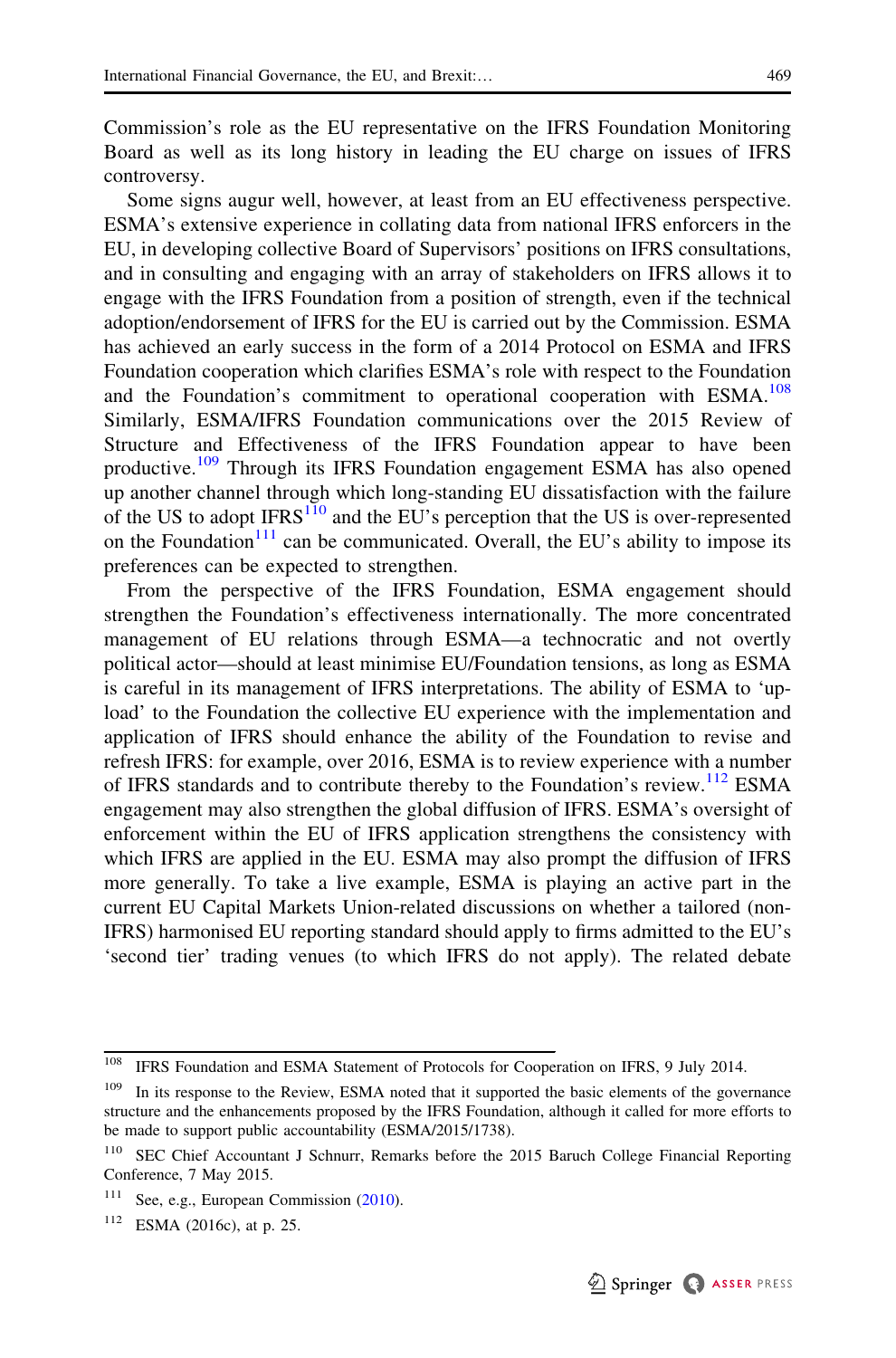touches on the role of the IFRS 'SME standard'<sup>113</sup> which cannot be applied to trading venues.<sup>114</sup> Whether or not the EU ultimately adopts a new accounting standard for these venues (initial indications suggest not<sup>115</sup>), the debate may signal the potential of the IFRS SME standard as a means for supporting SME access to finance in other jurisdictions.<sup>116</sup> Similarly, ESMA may support the consistent global diffusion of IFRS 9, the important but controversial new accounting standard which forms part of the G20 reform agenda and which addresses, inter alia, the reporting of impaired loans and has major implications for reporting by banks. Following the July 2014 adoption of the standard by the IFRS Foundation, the 'endorsement' process is underway in the EU.<sup>117</sup> ESMA urged that the standard should be endorsed by the EU on a 'timely basis'; called for early application in the EU; and rejected with some force EFRAG's initial suggestion that the application of IFRS 9 to certain aspects of insurance business be deferred, warning that a 'European carve-out' would not be a feasible solution.<sup>118</sup> While it remains to be seen whether an EUspecific change to IFRS 9 will be adopted with respect to insurance business, ESMA's intervention underlines its ability to bring a robust technical capacity to bear and its concern to reduce the risk of the EU disrupting the international consistency of IFRS.

#### 4.4 IOSCO and International Financial Market Standards and Supervision

ESMA is also developing a strong international presence on other ISSBs, notably IOSCO, which has previously been regarded as a weak point with respect to the EU's ability to impose its preferences, particularly in the face of US power.<sup>119</sup>

ESMA, like the Commission, is a non-voting associate member of IOSCO. But unlike the Commission, ESMA enjoys observer status on the IOSCO Board and on a range of Board policy committees, reflecting its distinct supervisory competences.<sup>120</sup> This enhancement of ESMA's role is not only a consequence of its distinct powers, however. It can also be explained as reflecting the array of channels

<sup>113</sup> 'IFRS for SMEs' were originally adopted in 2009. They require some 90% fewer disclosures than full-blown IFRS. The standards can be used by any jurisdiction—whether or not it has adopted IFRS—but not by listed companies or by financial institutions.

<sup>114</sup> ESMA ([2015c](#page-27-0)), at pp. 9–10.

<sup>&</sup>lt;sup>115</sup> Stakeholder reaction has tended to be hostile (e.g., European Parliament, Resolution on building a Capital Markets Union, 1 July 2015 (B8-0655/2015), para. 6).

<sup>116</sup> As at May 2014, 78 jurisdictions were using the standard: IFRS Foundation, IFRS for SMEs Fact Sheet, February 2016.

<sup>&</sup>lt;sup>117</sup> In May 2015, EFRAG produced its draft endorsement advice for the Commission which provided that the standard complied with the technical endorsement criteria which apply under EU law to IFRS endorsement but suggested a deferral might be required with respect to its insurance-related elements. In September 2015, EFRAG subsequently confirmed its view that the standard be endorsed. The ARC subsequently voted in favour of endorsement in June 2016 and endorsement by the Commission is expected by the end of 2016.

<sup>&</sup>lt;sup>118</sup> ESMA Letter to EFRAG, EFRAG Draft Endorsement Advice on Adoption of IFRS 9, 29 June 2015 (ESMA/2015/1056).

 $119$  Quaglia [\(2014a\)](#page-29-0), at pp. 105–108.

 $120$  Conac [\(2015](#page-26-0)).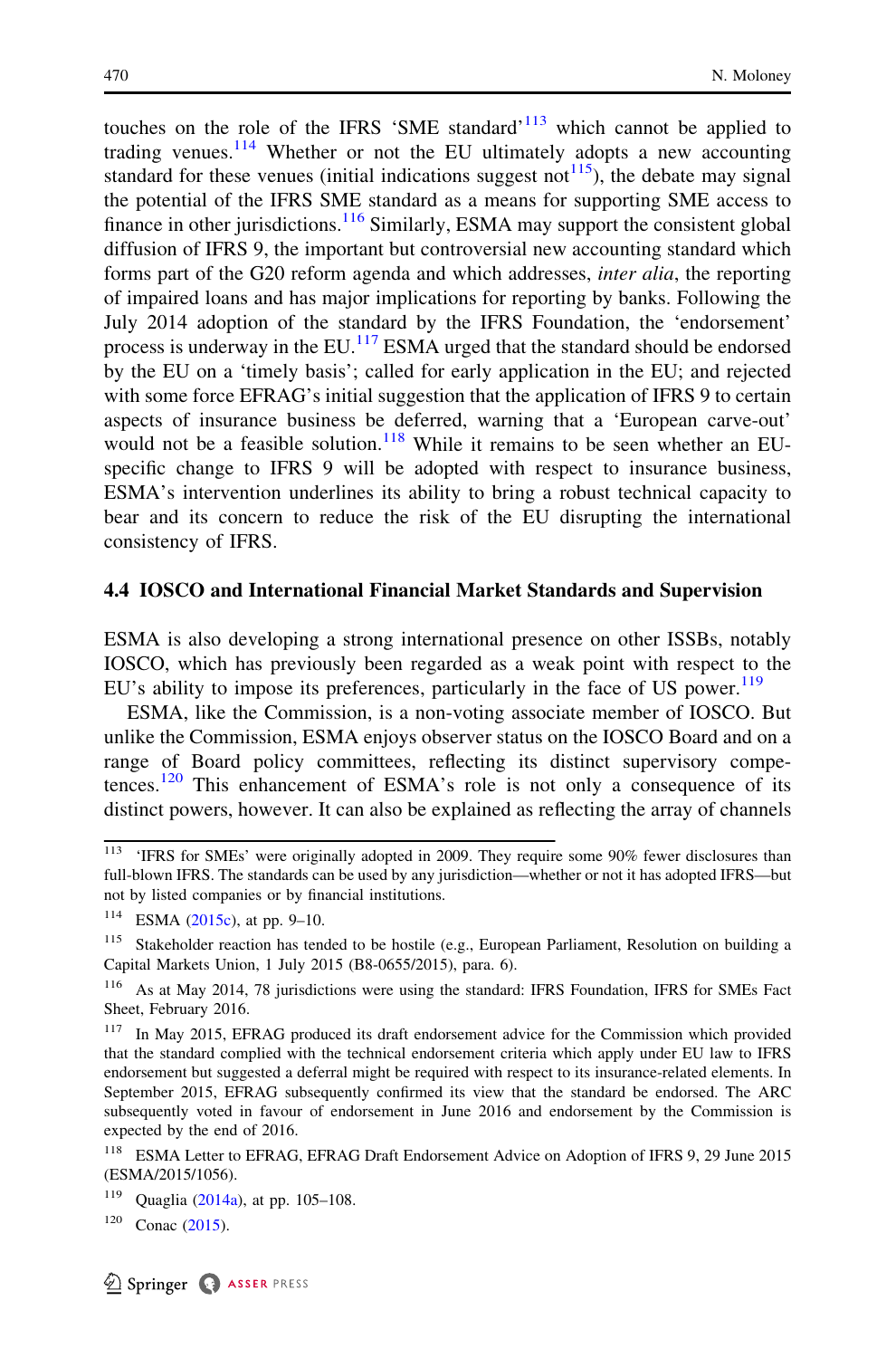through which ESMA has come to build its capacity and credibility among the community of international securities regulators and the strengthening influence of the EU accordingly.

Much of ESMA's interaction with IOSCO arises from ESMA's support of the IOSCO standards which have been adopted on foot of the G20 reform agenda and which ESMA has used to develop the EU's administrative rule-book, whether through its proposals for Binding Technical Standards or its Technical Advice.<sup>121</sup> ESMA has also drawn on IOSCO standards in its own-initiative work. In developing its own-initiative 2012 Guidelines on automated and algorithmic trading it liaised closely with IOSCO.<sup>122</sup> Similarly, its 2013 own-initiative Guidelines on the treatment of benchmarks<sup>123</sup> reflected IOSCO's standards in this area.<sup>124</sup>

ESMA is also building independent relationships with the securities market regulators which sit on IOSCO through its information-exchange and cooperationbased powers and activities. Under the 2011 Alternative Investment Fund Managers Directive ESMA centrally negotiated cooperation arrangements (MoUs) between its constituent member regulators and 50 third-country regulators (more than 1,000 bilateral MoUs were adopted), based on an ESMA MoU template agreed by its Board of Supervisors. As well as deepening ESMA's relationship with third-country regulators, this significant operational success<sup>125</sup> sent a clear signal internationally as to ESMA's ability to act on behalf of its member regulators in international negotiations and as to the willingness of its member regulators to confer a mandate on ESMA to negotiate on their behalf. Less dramatically—but with no less practical importance given their novelty and their capacity to signal ESMA's credibility— ESMA bilaterally entered into a number of MoUs with leading third-country regulators relating to third-country CCP registration by  $ESMA$ <sup>126</sup>

ESMA has also established a technical presence on the  $\text{FSB}^{127}$  and is active in the more informal bodies which support international regulatory coordination. Chief among these are the OTC Derivatives Regulators Group and Forum (ODRG and ODRF) through which ESMA works with other major regulators to address gaps and inconsistencies in the implementation of the G20 OTC derivatives market

<sup>&</sup>lt;sup>121</sup> E.g., the extensive organisational, conduct, and prudential EU administrative rules which apply to CCPs and which were developed by ESMA are based in part on the 2012 CPSS-IOSCO Principles for Financial Market Infrastructures.

 $122$  ESMA ([2012b\)](#page-27-0). Throughout the Guidelines' development, ESMA emphasised its engagement with international developments, including IOSCO's work on direct market access (Consultation Paper ESMA/2011/224, at pp. 7–8).

<sup>123</sup> ESMA/EBA (2013).

<sup>&</sup>lt;sup>124</sup> Over 2013, IOSCO produced two major consultations on principles for financial benchmarks and in July 2013 adopted its Principles for Financial Benchmarks.

<sup>&</sup>lt;sup>125</sup> ESMA Chairman Maijoor described the MoU process as an important step which helped the EU to speak with one voice, ensured a level playing field and greater negotiation efficiency, and 'was in some ways a perfect illustration of what the new ESFS can achieve': Speech on ESMA—Issues and Priorities, 5 November 2013 (ESMA/2013/1582).

<sup>126</sup> For an example, see the MoU between the Australian regulator (ASIC) and ESMA, available at [http://www.esma.europa.eu/system/files/esma\\_asic\\_mou\\_2.pdf](http://www.esma.europa.eu/system/files/esma_asic_mou_2.pdf). As noted in Sect. [4.2](#page-15-0) above, ESMA is required to register third-country CCPs operating in the EU.

<sup>127</sup> Through the FSB's 'Legal Entity Identifier' Workstream.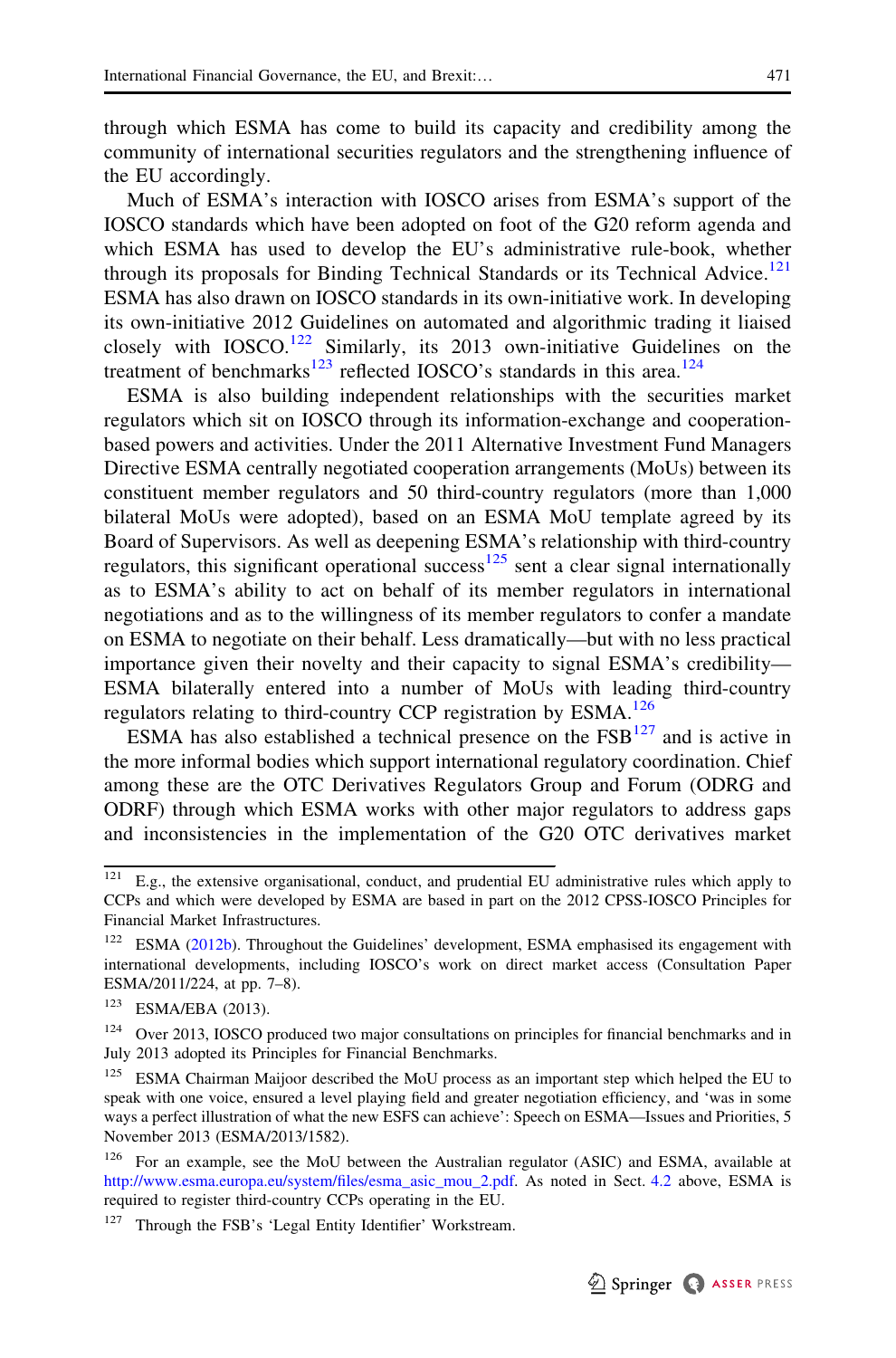reform agenda.<sup>128</sup> ESMA is active on the current FSB and ODRF work streams on improving access to and use of the massive data set now emerging from trade repositories for OTC derivatives markets data.<sup>129</sup> The difficulties associated with the usability of this operationally critical data set include problems with respect to data quality, usability, and aggregation (including on a cross-border basis).<sup>130</sup> With the ability to communicate the collective experience of (at present) 28 markets and regulators, ESMA is strongly placed to influence remedial and reform initiatives. Similarly, ESMA is entering into agreements with regulators internationally who do not have access to trade repository data.<sup>131</sup>

ESMA's supervisory activities, and in particular its role as direct EU supervisor of the three major global rating agency groups, its responsibility for registering certain actors authorised in third countries, and its oversight role in relation to the EU's novel cross-border supervisory colleges for  $CCPs$ , <sup>132</sup> are also likely to strengthen its international network of securities regulators and its credibility on operational supervisory matters and coordination challenges.

The ability of the EU to impose, via ESMA, its preferences on IOSCO is, accordingly, likely to strengthen. With respect to the implications for IOSCO and for international financial governance, ESMA strengthens the EU's regulatory capacity to support the global diffusion of IOSCO standards and their effective implementation. Where ESMA incorporates IOSCO standards in its Technical Advice or in its proposed Binding Technical Standards, it acts as a 'hardening' or 'legalising' mechanism: it signals the credibility of the standard and supports its global diffusion—the standard may also be 'hardened' where equivalence requirements follow.<sup>133</sup> ESMA can also 'harden' a standard through its owninitiative soft law activities which provide an additional administrative means through which IOSCO standards can be diffused. Beyond standard implementation, ESMA's operational experience with peer review, data management, supervisory coordination and convergence, and risk monitoring—derived in a regional/multilateral context—is likely to enhance IOSCO's ability to manage difference and coordination on a global basis. For example, ESMA has enhanced its peer review tools,  $134$  has expanded its peer review activities,  $135$  and is increasingly adopting a

 $128$  ESMA ([2015d\)](#page-27-0), at p. 64, and ESMA [\(2016d](#page-27-0)), at p. 18.

<sup>&</sup>lt;sup>129</sup> It has called for the Forum's mandate to be extended to cover the efficient use of trade repository data: ESMA ([2015d](#page-27-0)), at p. 63.

 $130$  FSB ([2015e](#page-28-0)), at pp. 21–22.

<sup>&</sup>lt;sup>131</sup> Its first access agreement was signed with the Australian regulator (ASIC) in 2014: ESMA ([2015d\)](#page-27-0), at p. 63.

<sup>&</sup>lt;sup>132</sup> ESMA's responsibilities include peer review of colleges and stress testing. See ESMA [\(2015e\)](#page-27-0) and ESMA [\(2016e\)](#page-27-0).

<sup>133</sup> Bach and Newman ([2014\)](#page-26-0).

<sup>&</sup>lt;sup>134</sup> Following the recommendation of the IMF that its peer review function become less peer-driven and more ESMA-led [IMF [\(2013](#page-28-0)), at p. 14]. Peer review is a standing item on the agenda of the ESMA Board of Supervisors. Recent refinements include new principles governing stakeholder engagement in peer review (ESMA/2016/632).

<sup>&</sup>lt;sup>135</sup> Recent examples include its peer review of market abuse supervision (ESMA/2015/1905), short selling rule application (ESMA/2015/1791), and suitability requirements supervision (ESMA/2016/584).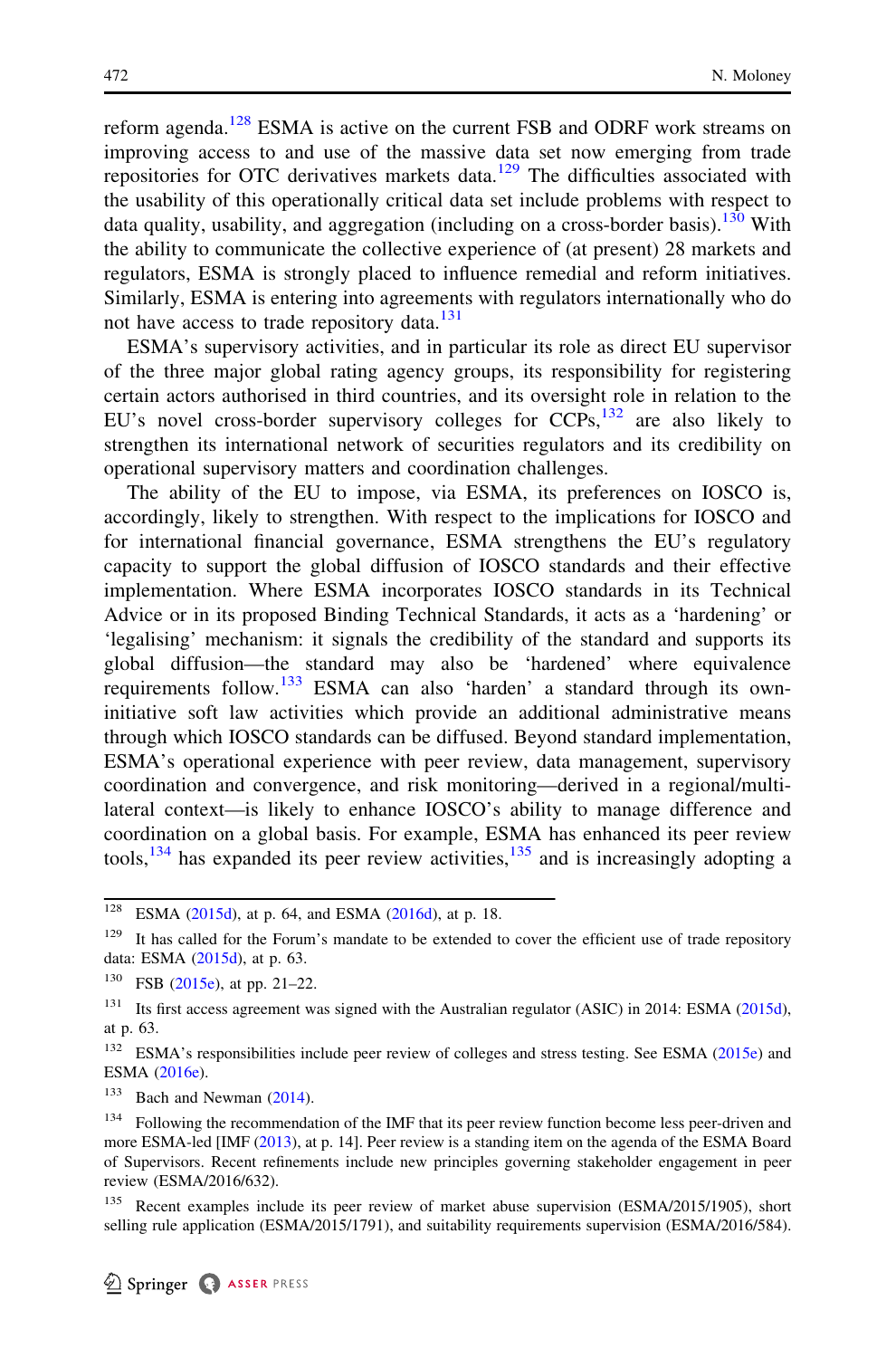<span id="page-23-0"></span>more critical and searching tone in its reviews of its constituent national regulators.<sup>136</sup> It can be expected to share this expertise to strengthen its credibility and capacity in IOSCO, which is now subject to requests from the FSB to carry out peer reviews.<sup>137</sup>

There is a risk of disruption. National regulators ultimately determine decisionmaking in the ESMA Board of Supervisors. ESMA's mandate to act on behalf of the Board of Supervisors may, accordingly, change and be disrupted by national interests. Internal institutional tensions may also arise with the Commission if ESMA begins to eclipse it on IOSCO.<sup>138</sup> Overall, however, ESMA's incentives and powers and the shifting nature of international financial governance suggest that its influence internationally—and the EU's ability to impose its preferences—will strengthen.

#### 5 The Impact of Brexit on the 'Agencification' of EU Financial Governance

On exit from the EU, the UK's representation on the ESAs will change. If an EEA model is adopted for UK/EU engagement, the UK will have observer but non-voting status. If another model is adopted, the UK will no longer be a member of the ESAs. Either way, the UK's ability to shape ESA decision-making, including internationally, will be minimal. While the implications can only be a matter of speculation, a number of predictions can be made.

First, the UK will lose a channel for influencing international financial governance. As a member of the major ISSBs, the UK will continue to advocate directly for UK interests, as it did during the Basel Committee negotiations on the pivotal crisis-era Basel III reforms. But it will lose the additional platform for diffusing preferences which the ESAs provide on the ISSBs. It will also lose the ability to shape how new international standards are implemented in the EU by influencing the development by the ESAs of the related technical administrative rules which can significantly shape business models and practices. This loss of influence is likely to matter given that, assuming that the UK will seek some form of single market access, regulatory equivalence requirements will apply. The UK will also lose the ability to shape the ESAs' still evolving approach to supervisory and enforcement equivalence—these two elements of equivalence are notoriously intractable and elusive.

Second, the withdrawal of the UK is likely to have implications for the ESAs with respect to their international activities. The ESAs have been in operation for over five years and the loss of the technical expertise which UK regulators provide on their many working groups and committees is unlikely to be as disruptive as it

<sup>136</sup> Notably in its 2015 best execution peer review (ESMA/2015/494), which adopted a significantly more critical tone than earlier reviews.

<sup>&</sup>lt;sup>137</sup> See, e.g., IOSCO ([2014\)](#page-28-0), which followed an FSB request.

<sup>&</sup>lt;sup>138</sup> On Commission/agency tensions generally with respect to international engagement, see Chiti ([2009\)](#page-26-0).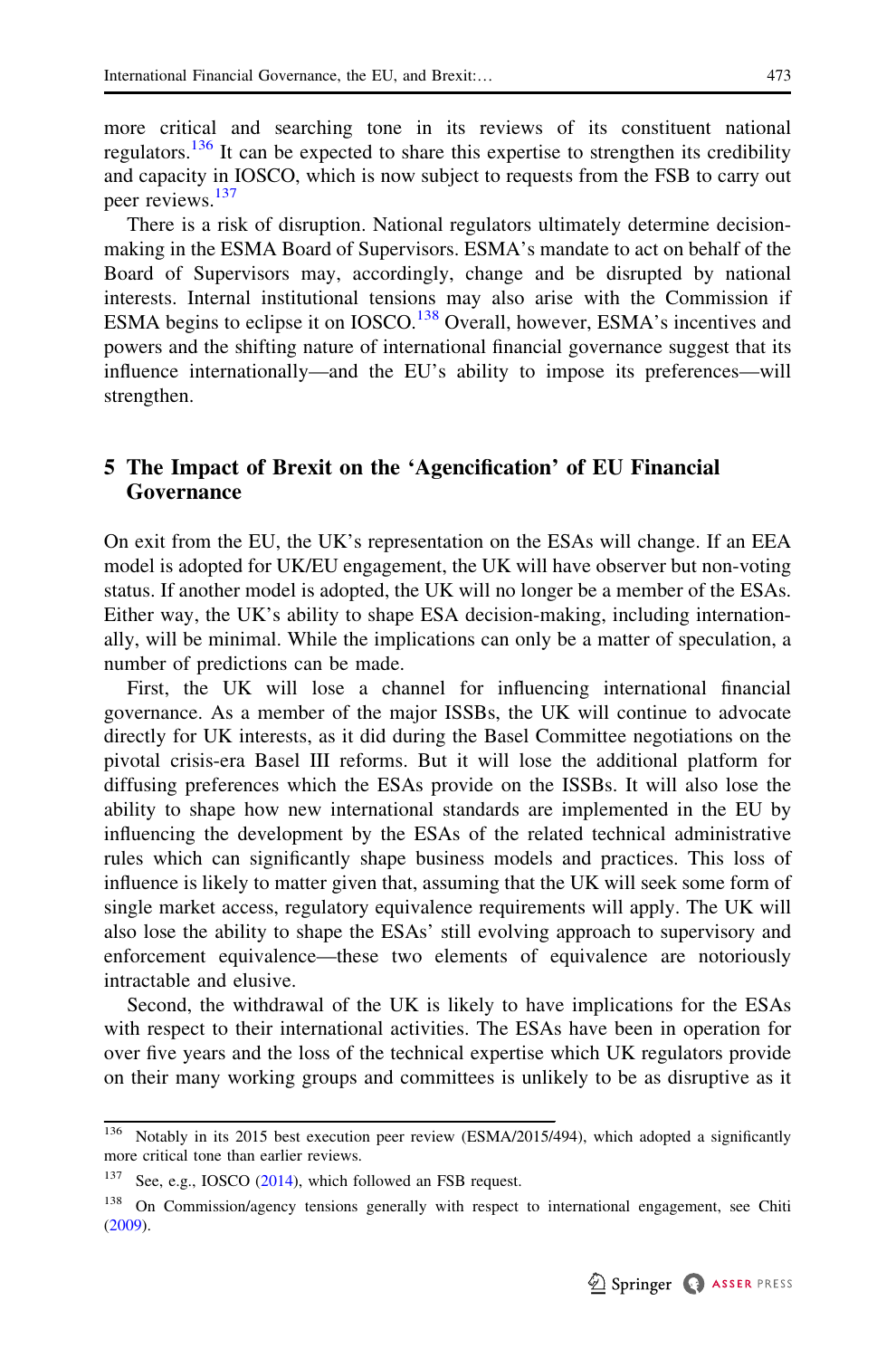might have been at the outset. Nonetheless, the ESAs will lose access to a deep pool of technically expert regulators accustomed to dealing with the challenges of a large and complex financial system and with access to a global network of regulatory relationships. The ESAs may, however, find it easier to come to collective positions on their Boards of Supervisors in the absence of the largest financial market in Europe and its distinct preferences, and upon the removal of a strong and potentially coalition-leading voice on the design of EU financial governance. In particular, while the UK has long been a supporter of the ESAs' role in developing the single rule-book, it has been significantly more sceptical with respect to the ESAs' supervisory powers and concerned to protect the *Meroni* constraint, as is clear from the short selling litigation. In the absence of the friction provided by the UK, the ESAs may prove more willing to test their powers, including by means of a more assertive presence internationally.

More radical consequences may follow, but here predictions can only be highly speculative. Fundamental changes to the institutional underpinnings of EU financial governance typically follow a resetting shock, as was the case with the establishment of the ESAs in 2011 (following the financial crisis) and of the Single Supervisory Mechanism and Single Resolution Mechanism in 2014 and 2015 (following the euro area crisis). UK withdrawal may deliver the third such resetting shock and lead to a recasting of the current unstable euro area/single market arrangement and to governance arrangements which reflect euro area/Banking Union preferences. Given that the euro area has already committed to risk sharing through Banking Union and has supported the related institutional structures for the mutualisation of supervisory risk, spill-over institutional governance consequences may follow. These may include a reorganisation of the ESAs to reflect euro area preferences. This is all the more likely given the current indications of some euro area support for a Financial Union (encompassing Banking Union) with centralised institutional governance.<sup>139</sup> The ECB has already signalled its support for more centralised capital markets supervision in a euro area Financial Union which would 'complete' Economic and Monetary Union.<sup>140</sup> Any such institutional reorganisation, which would probably require Treaty change, would imply a resetting change to how the EU engages with international financial governance, particularly if new forms of 'Single Supervisory Mechanism' for the EU insurance and securities markets were to emerge. Given the EU's attachment to 'off the shelf' solutions when it comes to institutional governance design, the most likely model would be a twin peaks model built on current institutional structures. Given the availability of the ECB/SSM, centralised prudential supervision arrangements could be located in an ECB-based 'mechanism' and, given the availability of ESMA, conduct supervision arrangements could be located in a (retooled) ESMA-based 'mechanism'. Were this to transpire, the nature of the EU's engagement with international financial governance would change radically and would likely be mediated through two powerful EU supervisors.

 $139$  See supra n. 74.

 $140$  ECB [\(2015b](#page-26-0)).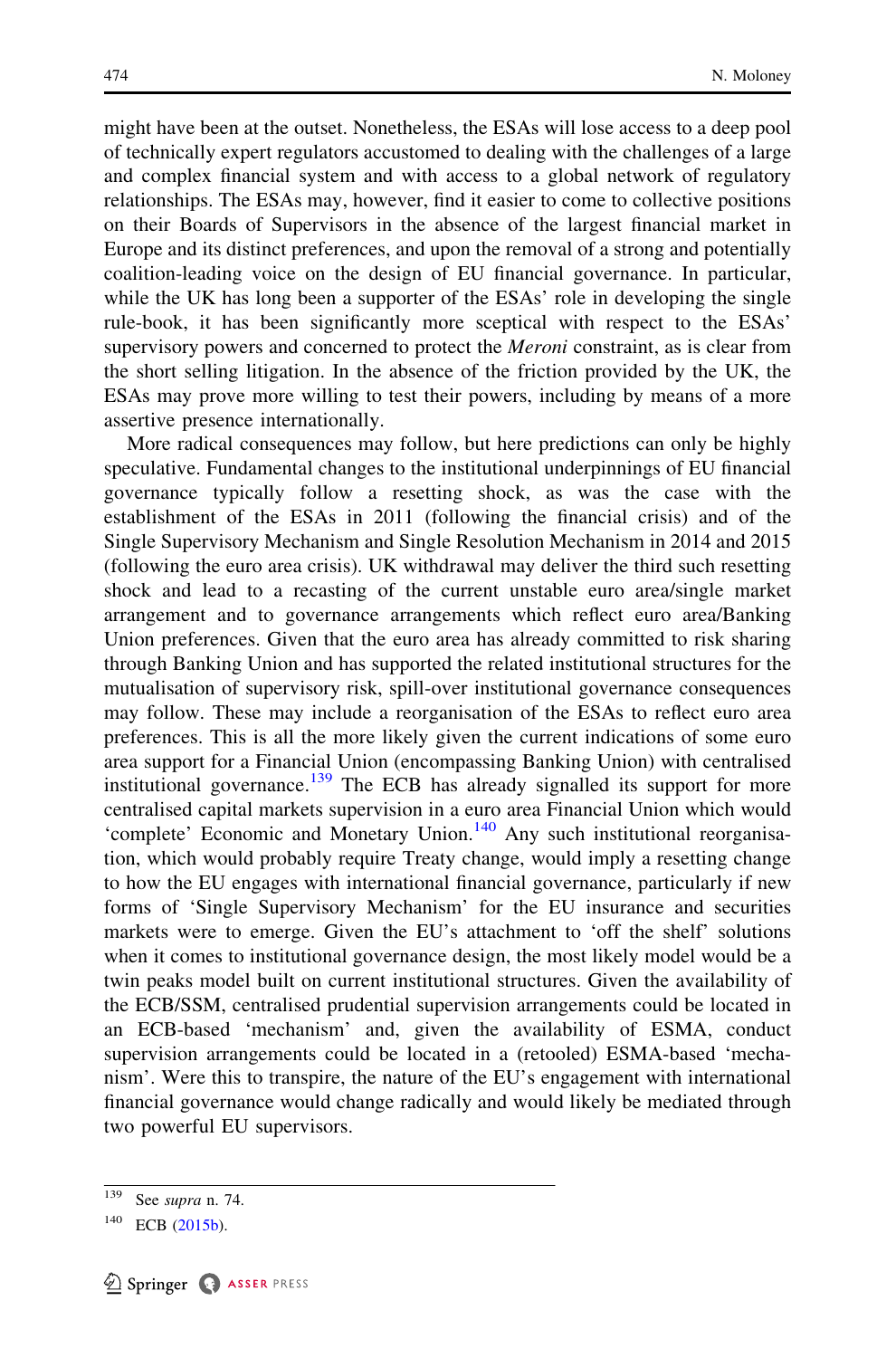#### <span id="page-25-0"></span>6 An Assessment

What then might be concluded as to the recent 'agencification' of the EU's interaction with international financial governance? This article suggests that international financial governance is becoming more operational and that administrative actors—notably financial regulators—are becoming more influential. In tandem with this development, the ESAs are constructing a new administrative channel through which the EU is engaging with international financial governance. This channel presents the EU with significant opportunities for strengthening its regulatory capacity internationally and also has implications for the effectiveness of international financial governance more generally. The ESMA case study suggests that the EU's ability to impose its preferences internationally is likely to be significantly enhanced. From the international governance perspective, ESMA is likely to support wider international diffusion of standards, deeper sharing of experiences and best practices concerning coordination and risk management, and more stable regulatory relations. The persistence of a degree of constructive ambiguity and tension in how the ESAs interact with international financial governance, including with respect to relations with the national regulators on their Boards of Supervisors, is likely to be productive. National interests and experiences should, reflecting the persistent structural differences across the EU's economies and financial systems, continue to inform international engagement, alongside the collective EU interest and experience. This is all the more the case as the extent to which the ESAs' current accountability structures, which are primarily based on institutional reporting, can support their intensifying activities is not clear—full coverage of this issue, which intersects with the global administrative law analysis, is outside the scope of this discussion.

It remains to be seen how the current environment will change on Brexit. This article predicts that Brexit and the withdrawal of the UK from the ESAs will result in a diminution of UK influence internationally and may also generate existential consequences for the current EU governance settlement, potentially leading to the construction of new and powerful regulatory authorities through which international financial relations will be conducted.

Open Access This article is distributed under the terms of the Creative Commons Attribution 4.0 International License ([http://creativecommons.org/licenses/by/4.0/\)](http://creativecommons.org/licenses/by/4.0/), which permits unrestricted use, distribution, and reproduction in any medium, provided you give appropriate credit to the original author(s) and the source, provide a link to the Creative Commons license, and indicate if changes were made.

#### References

Amtenbrick F (2013) What role for the EU in shaping global financial governance? In: Van Vooren B, Blockmans S, Wouters J (eds) The EU's role in global governance. Oxford University Press, Oxford

Avgouleas E (2012) Governance of global financial markets. The law, the economics, the politics. Cambridge University Press, Cambridge

Bach D, Newman A (2007) The European regulatory state and global public policy: micro-institutions, macro-influence. Journal of European Public Policy 14:827–846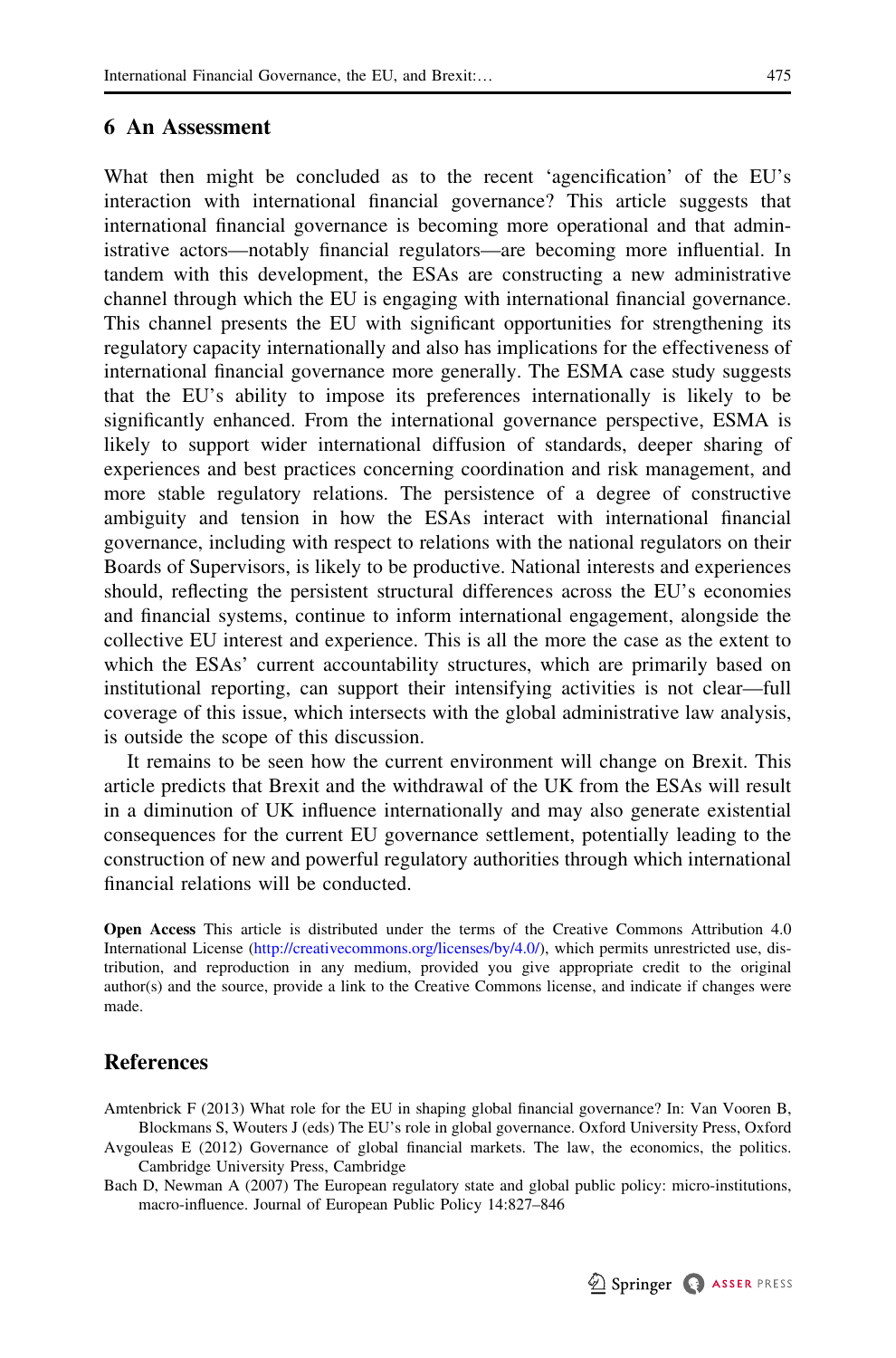- <span id="page-26-0"></span>Bach D, Newman A (2014) The European Union as hardening agent: soft law and the diffusion of global financial regulation. Journal of European Public Policy 21:430–452
- Barr M (2014) Who's in charge of global finance? Georgetown Journal of International Law 45:971–1027 Barr M, Miller G (2006) Global administrative law: the view from Basel. Eur J Int Law 17:15–46
- Basel Committee on Banking Supervision (2014a). Regulatory Consistency Assessment Program (RCAP) Assessment of Basel III regulations—European Union. <http://www.bis.org/bcbs/publ/d300.pdf>. Accessed Aug 2016
- Basel Committee on Banking Supervision (2014b) Principles for effective supervisory colleges. [http://](http://www.bis.org/publ/bcbs287.htm) [www.bis.org/publ/bcbs287.htm.](http://www.bis.org/publ/bcbs287.htm) Accessed Aug 2016
- Basel Committee on Banking Supervision (2015) Consultative Document. Review of the Credit Valuation Adjustment Risk Framework. <http://www.bis.org/bcbs/publ/d325.pdf>. Accessed Aug 2016
- Basel Committee on Banking Supervision (2016) Tenth progress report on adoption of the Basel regulatory framework. <http://www.bis.org/bcbs/publ/d366.pdf> Accessed Aug 2016
- Blom J (2014) Banking. In: Mügge D (ed) Europe and the governance of global finance. Oxford University Press, Oxford
- Brummer C (2011) How international financial law works (and how it doesn't). Georgetown Law Journal 99:257–327
- Brummer C (2012) Soft law and the global financial system. Rule-making in the  $21<sup>st</sup>$  century. Cambridge University Press, Cambridge
- Brummer C (2014) Minilateralism. Cambridge University Press, Cambridge
- Busuioc M (2013) Rule-making by the European financial supervisory authorities: walking a tight rope. European Law Journal 19:111–125
- Buthe T, Mattli W (2011) The new global rulers: the privatization of regulation in the world economy. Princeton University Press, Princeton
- Campbell-Verduyn M, Porter T (2014) Experimentalism in European Union and global financial governance: interactions, contrasts, and implications. Journal of European Public Policy 21:408–429
- Chiti E (2009) An important part of the EU's institutional machinery: features, problems and perspectives of European agencies. Common Market Law Rev 46:1395–1442
- Conac P-H (2015) The European Union's role in international economic fora. Paper 6: The IOSCO. Study for the European Parliament. [http://www.europarl.europa.eu/RegData/etudes/STUD/2015/542195/](http://www.europarl.europa.eu/RegData/etudes/STUD/2015/542195/IPOL_STU(2015)542195_EN.pdf) [IPOL\\_STU\(2015\)542195\\_EN.pdf.](http://www.europarl.europa.eu/RegData/etudes/STUD/2015/542195/IPOL_STU(2015)542195_EN.pdf) Accessed Aug 2016
- Craig P (2015) UK, EU and global administrative law. Cambridge University Press, Cambridge
- Davies H, Green D (2008) Global financial regulation. Polity Press, Cambridge, The essential guide
- Drezner D (2007) All politics is global. Explaining international regulatory regimes. Princeton University Press, Princeton, NJ
- Dür A (2011) Fortress Europe or open door Europe? The external impact of the EU's single market in financial services. Journal of European Public Policy 18:619–635
- European Banking Authority (2014) Guidelines on common procedures and methodologies for the supervisory review and evaluation process. [https://www.eba.europa.eu/documents/10180/935249/](https://www.eba.europa.eu/documents/10180/935249/EBA-GL-2014-13%2b(Guidelines%2bon%2bSREP%2bmethodologies%2band%2bprocesses).pdf) [EBA-GL-2014-13](https://www.eba.europa.eu/documents/10180/935249/EBA-GL-2014-13%2b(Guidelines%2bon%2bSREP%2bmethodologies%2band%2bprocesses).pdf)+(Guidelines+on+SREP+methodologies+and+processes).pdf. Accessed Aug 2016
- European Banking Authority (2016a) Report on the convergence of supervisory practices (EBA/Op/2016/ 11). [http://www.eba.europa.eu/documents/10180/1360107/EBA](http://www.eba.europa.eu/documents/10180/1360107/EBA%2breport%2bon%2bthe%2bconvergence%2bof%2bsupervisory%2bpractices)+report+on+the+convergence+ of+[supervisory](http://www.eba.europa.eu/documents/10180/1360107/EBA%2breport%2bon%2bthe%2bconvergence%2bof%2bsupervisory%2bpractices)+practices. Accessed Aug 2016
- European Banking Authority (2016b) EU-Wide Stress Test. Methodological Note. [https://www.eba.](https://www.eba.europa.eu/documents/10180/1259315/2016%2bEU-wide%2bstress%2btest-Methodological%2bnote.pdf) [europa.eu/documents/10180/1259315/2016](https://www.eba.europa.eu/documents/10180/1259315/2016%2bEU-wide%2bstress%2btest-Methodological%2bnote.pdf)+EU-wide+stress+test-Methodological+note.pdf. Accessed Aug 2016
- European Central Bank (2015a) ECB Annual Report on Supervisory Activities. [https://www.](https://www.bankingsupervision.europa.eu/ecb/pub/pdf/ssmar2014.en.pdf?c50e4de7ccc030381567868a76b97e1d) [bankingsupervision.europa.eu/ecb/pub/pdf/ssmar2014.en.](https://www.bankingsupervision.europa.eu/ecb/pub/pdf/ssmar2014.en.pdf?c50e4de7ccc030381567868a76b97e1d)
	- [pdf?c50e4de7ccc030381567868a76b97e1d](https://www.bankingsupervision.europa.eu/ecb/pub/pdf/ssmar2014.en.pdf?c50e4de7ccc030381567868a76b97e1d). Accessed Aug 2016
- European Central Bank (2015b) Building a Capital Markets Union—Eurosystem contribution to the European Commission's Green Paper. [https://www.ecb.europa.eu/pub/pdf/other/150521\\_](https://www.ecb.europa.eu/pub/pdf/other/150521_eurosystem_contribution_to_green_paper_-_building_a_cmuen.pdf) [eurosystem\\_contribution\\_to\\_green\\_paper\\_-\\_building\\_a\\_cmuen.pdf](https://www.ecb.europa.eu/pub/pdf/other/150521_eurosystem_contribution_to_green_paper_-_building_a_cmuen.pdf). Accessed Aug 2016
- European Commission (2010) Report to the European Securities Committee and to the European Parliament on convergence between International Financial Reporting Standards (IFRS) and third country national Generally Accepted Accounting Principles (GAAPs) (SEC(2010) 681). [http://ec.](http://ec.europa.eu/transparency/regdoc/rep/1/2010/EN/1-2010-292-EN-F1-1.Pdf) [europa.eu/transparency/regdoc/rep/1/2010/EN/1-2010-292-EN-F1-1.Pdf.](http://ec.europa.eu/transparency/regdoc/rep/1/2010/EN/1-2010-292-EN-F1-1.Pdf) Accessed Aug 2016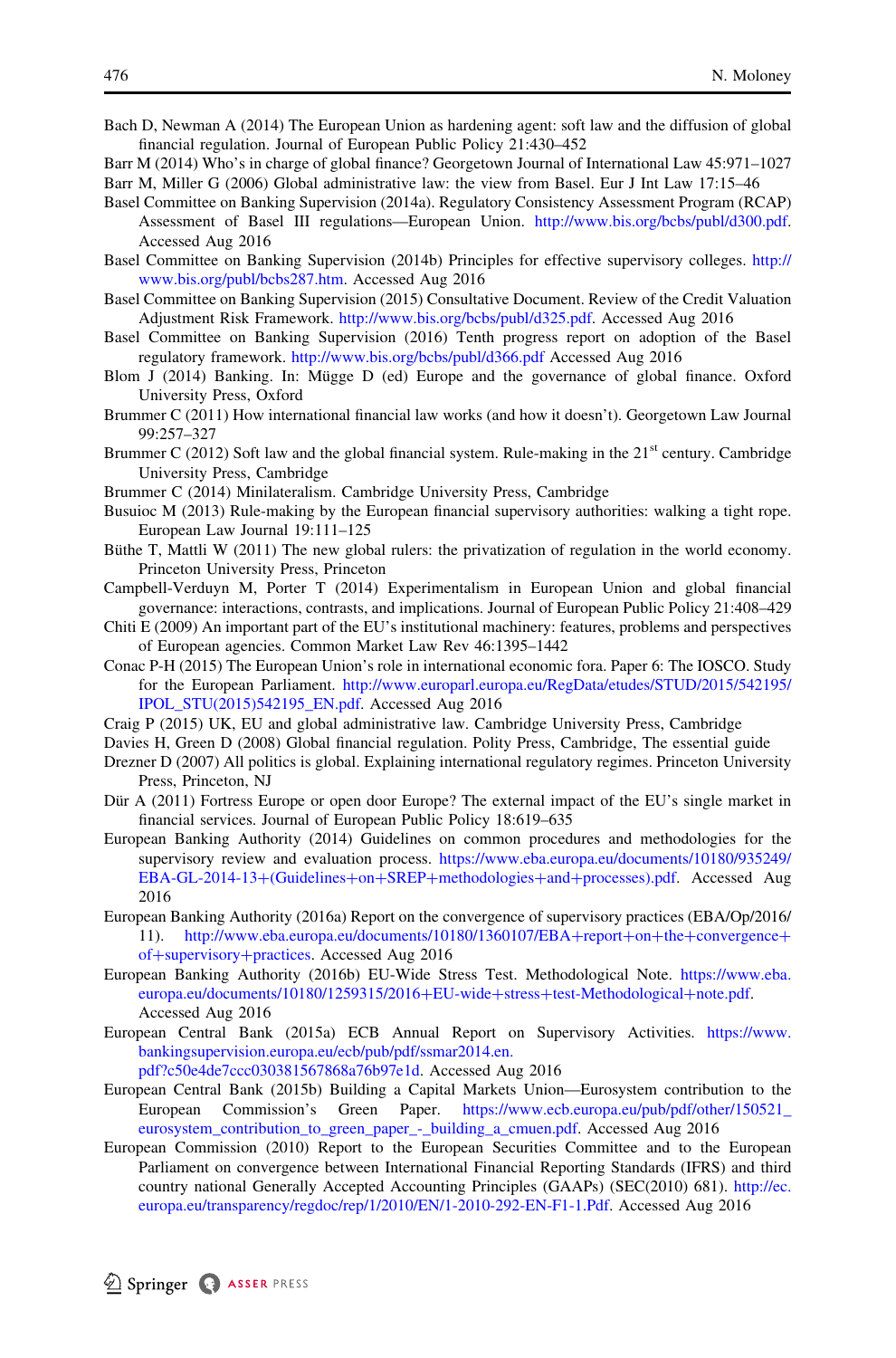- <span id="page-27-0"></span>European Commission (2015) Commission Staff Working Document: initial reflections on the obstacles to the development of deep and integrated EU capital markets (SWD (2015) 13). [http://eur-lex.](http://eur-lex.europa.eu/legal-content/EN/TXT/%3furi%3dCELEX:52015SC0013) [europa.eu/legal-content/EN/TXT/?uri=CELEX:52015SC0013](http://eur-lex.europa.eu/legal-content/EN/TXT/%3furi%3dCELEX:52015SC0013). Accessed Aug 2016
- European Insurance and Occupational Pensions Authority (2015a) Multi-Annual Work Programme 2015-2017 (EIOPA/BOS/14/09). [https://eiopa.europa.eu/Publications/Administrative/EIOPA\\_](https://eiopa.europa.eu/Publications/Administrative/EIOPA_Multi_Annual_Work_Programme_2015-2017.pdf) [Multi\\_Annual\\_Work\\_Programme\\_2015-2017.pdf](https://eiopa.europa.eu/Publications/Administrative/EIOPA_Multi_Annual_Work_Programme_2015-2017.pdf). Accessed Aug 2016
- European Insurance and Occupational Pensions Authority (2015b) Annual Report 2015. [https://eiopa.](https://eiopa.europa.eu/Publications/Reports/EIOPA%20Annual%20Report%202015.pdf) [europa.eu/Publications/Reports/EIOPA%20Annual%20Report%202015.pdf.](https://eiopa.europa.eu/Publications/Reports/EIOPA%20Annual%20Report%202015.pdf) Accessed Aug 2016
- European Parliament, ECON Committee (2016) Report on the EU role in the framework of international financial, monetary and regulatory institutions and bodies (March 2016) (A8-0027/2016). [http://](http://www.europarl.europa.eu/sides/getDoc.do%3fpubRef%3d-//EP//TEXT%2bREPORT%2bA8-2016-0027%2b0%2bDOC%2bXML%2bV0//EN) [www.europarl.europa.eu/sides/getDoc.do?pubRef=-//EP//TEXT](http://www.europarl.europa.eu/sides/getDoc.do%3fpubRef%3d-//EP//TEXT%2bREPORT%2bA8-2016-0027%2b0%2bDOC%2bXML%2bV0//EN)+REPORT+A8-2016-0027+0+ DOC+XML+[V0//EN.](http://www.europarl.europa.eu/sides/getDoc.do%3fpubRef%3d-//EP//TEXT%2bREPORT%2bA8-2016-0027%2b0%2bDOC%2bXML%2bV0//EN) Accessed Aug 2016
- European Securities and Markets Authority (2012a) Technical Advice on CRA regulatory equivalence— US, Canada and Australia (ESMA/2012/259). [https://www.esma.europa.eu/sites/default/files/](https://www.esma.europa.eu/sites/default/files/library/2015/11/2012_-259_0.pdf) [library/2015/11/2012\\_-259\\_0.pdf.](https://www.esma.europa.eu/sites/default/files/library/2015/11/2012_-259_0.pdf) Accessed Aug 2016
- European Securities and Markets Authority (2012b) Guidelines. Systems and controls in an automated trading environment for trading platforms, investment firms and competent authorities. [https://www.](https://www.esma.europa.eu/sites/default/files/library/2015/11/esma_2012_122_en.pdf) [esma.europa.eu/sites/default/files/library/2015/11/esma\\_2012\\_122\\_en.pdf](https://www.esma.europa.eu/sites/default/files/library/2015/11/esma_2012_122_en.pdf). Accessed Aug 2016
- European Securities and Markets Authority (2015a) ESMA's Advice to the European Parliament, the Council and the Commission on the application of the AIFMD passport to non-EU AIFMs and AIFs (ESMA/2015/1236) [https://www.esma.europa.eu/sites/default/files/library/2015/11/2015-1236\\_](https://www.esma.europa.eu/sites/default/files/library/2015/11/2015-1236_advice_to_ep-council-com_on_aifmd_passport.pdf) [advice\\_to\\_ep-council-com\\_on\\_aifmd\\_passport.pdf.](https://www.esma.europa.eu/sites/default/files/library/2015/11/2015-1236_advice_to_ep-council-com_on_aifmd_passport.pdf) Accessed Aug 2016
- European Securities and Markets Authority (2015b) ESMA Report on Enforcement and Regulatory Activities of Accounting Enforcers in 2014. [https://www.esma.europa.eu/sites/default/files/library/](https://www.esma.europa.eu/sites/default/files/library/2015/11/2015-659_activity_report_on_accounting_enforcers_in_europe_in_2014.pdf) [2015/11/2015-659\\_activity\\_report\\_on\\_accounting\\_enforcers\\_in\\_europe\\_in\\_2014.pdf.](https://www.esma.europa.eu/sites/default/files/library/2015/11/2015-659_activity_report_on_accounting_enforcers_in_europe_in_2014.pdf) Accessed Aug 2016
- European Securities and Markets Authority (2015c) ESMA response to the Commission Green Paper on Building a Capital Markets Union (2015/ESMA/856). [https://www.esma.europa.eu/sites/default/](https://www.esma.europa.eu/sites/default/files/library/2015/11/esma-2015-856_esma_response_to_ec_green_paper_on_cmu.pdf) [files/library/2015/11/esma-2015-856\\_esma\\_response\\_to\\_ec\\_green\\_paper\\_on\\_cmu.pdf.](https://www.esma.europa.eu/sites/default/files/library/2015/11/esma-2015-856_esma_response_to_ec_green_paper_on_cmu.pdf) Accessed Aug 2016
- European Securities and Markets Authority (2015d) ESMA Annual Report 2014. [https://www.esma.](https://www.esma.europa.eu/sites/default/files/library/2015/11/2015-934_-_esma_annual_report_2014_.pdf) europa.eu/sites/default/files/library/2015/11/2015-934 - esma\_annual\_report\_2014\_.pdf. Accessed Aug 2016
- European Securities and Markets Authority (2015e) ESMA review of CCP colleges under EMIR (ESMA/ 2015/20). [https://www.esma.europa.eu/sites/default/files/library/2015/11/2015-20-\\_report\\_on\\_](https://www.esma.europa.eu/sites/default/files/library/2015/11/2015-20-_report_on_esma_review_of_ccp_colleges.pdf) [esma\\_review\\_of\\_ccp\\_colleges.pdf](https://www.esma.europa.eu/sites/default/files/library/2015/11/2015-20-_report_on_esma_review_of_ccp_colleges.pdf). Accessed Aug 2016
- European Securities and Markets Authority (2016a) Supervisory Convergence Work Programme 2016 (ESMA/2016/203). [https://www.esma.europa.eu/sites/default/files/library/2016-203\\_2016\\_](https://www.esma.europa.eu/sites/default/files/library/2016-203_2016_supervisory_convergence_work_programme.pdf) [supervisory\\_convergence\\_work\\_programme.pdf](https://www.esma.europa.eu/sites/default/files/library/2016-203_2016_supervisory_convergence_work_programme.pdf). Accessed Aug 2016
- European Securities and Markets Authority (2016b) ESMA's advice to the European Parliament, the Council and the Commission on the application of the AIFMD passport to non-EU AIFMs and AIFs (ESMA/2016/1140). [https://www.esma.europa.eu/sites/default/files/library/2016-1140\\_aifmd\\_](https://www.esma.europa.eu/sites/default/files/library/2016-1140_aifmd_passport.pdf) [passport.pdf](https://www.esma.europa.eu/sites/default/files/library/2016-1140_aifmd_passport.pdf). Accessed Aug 2016
- European Securities and Markets Authority (2016c) ESMA Report on Enforcement and Regulatory Activities of Accounting Enforcers in 2015 (ESMA/2015/410). [https://www.esma.europa.eu/sites/](https://www.esma.europa.eu/sites/default/files/library/2016-410_esma_report_on_enforcement_and_regulatory_activities_of_accounting_enforcers_in_2015.pdf) [default/files/library/2016-410\\_esma\\_report\\_on\\_enforcement\\_and\\_regulatory\\_activities\\_of\\_](https://www.esma.europa.eu/sites/default/files/library/2016-410_esma_report_on_enforcement_and_regulatory_activities_of_accounting_enforcers_in_2015.pdf) [accounting\\_enforcers\\_in\\_2015.pdf](https://www.esma.europa.eu/sites/default/files/library/2016-410_esma_report_on_enforcement_and_regulatory_activities_of_accounting_enforcers_in_2015.pdf). Accessed Aug 2016
- European Securities and Markets Authority (2016d) ESMA Annual Report 2015. [https://www.esma.](https://www.esma.europa.eu/sites/default/files/library/2016-960_esma_annual_report_2015.pdf) [europa.eu/sites/default/files/library/2016-960\\_esma\\_annual\\_report\\_2015.pdf.](https://www.esma.europa.eu/sites/default/files/library/2016-960_esma_annual_report_2015.pdf) Accessed Aug 2016
- European Securities and Markets Authority (2016e) EU-Wide CCP Stress Test (ESMA/2016/658). [https://](https://www.esma.europa.eu/press-news/esma-news/esma-publishes-results-eu-central-counterparties-stress-test) [www.esma.europa.eu/press-news/esma-news/esma-publishes-results-eu-central-counterparties-stress](https://www.esma.europa.eu/press-news/esma-news/esma-publishes-results-eu-central-counterparties-stress-test)[test.](https://www.esma.europa.eu/press-news/esma-news/esma-publishes-results-eu-central-counterparties-stress-test) Accessed Aug 2016
- European Securities and Markets Authority and European Banking Authority (ESMA/EBA) (2013) Principles for benchmark-setting processes in the EU (ESMA/2013/659). [https://www.esma.europa.eu/](https://www.esma.europa.eu/sites/default/files/library/2015/11/2013-659_esma-eba_principles_for_benchmark-setting_processes_in_the_eu.pdf) [sites/default/files/library/2015/11/2013-659\\_esma-eba\\_principles\\_for\\_benchmark-setting\\_processes\\_](https://www.esma.europa.eu/sites/default/files/library/2015/11/2013-659_esma-eba_principles_for_benchmark-setting_processes_in_the_eu.pdf) in the eu.pdf. Accessed Aug 2016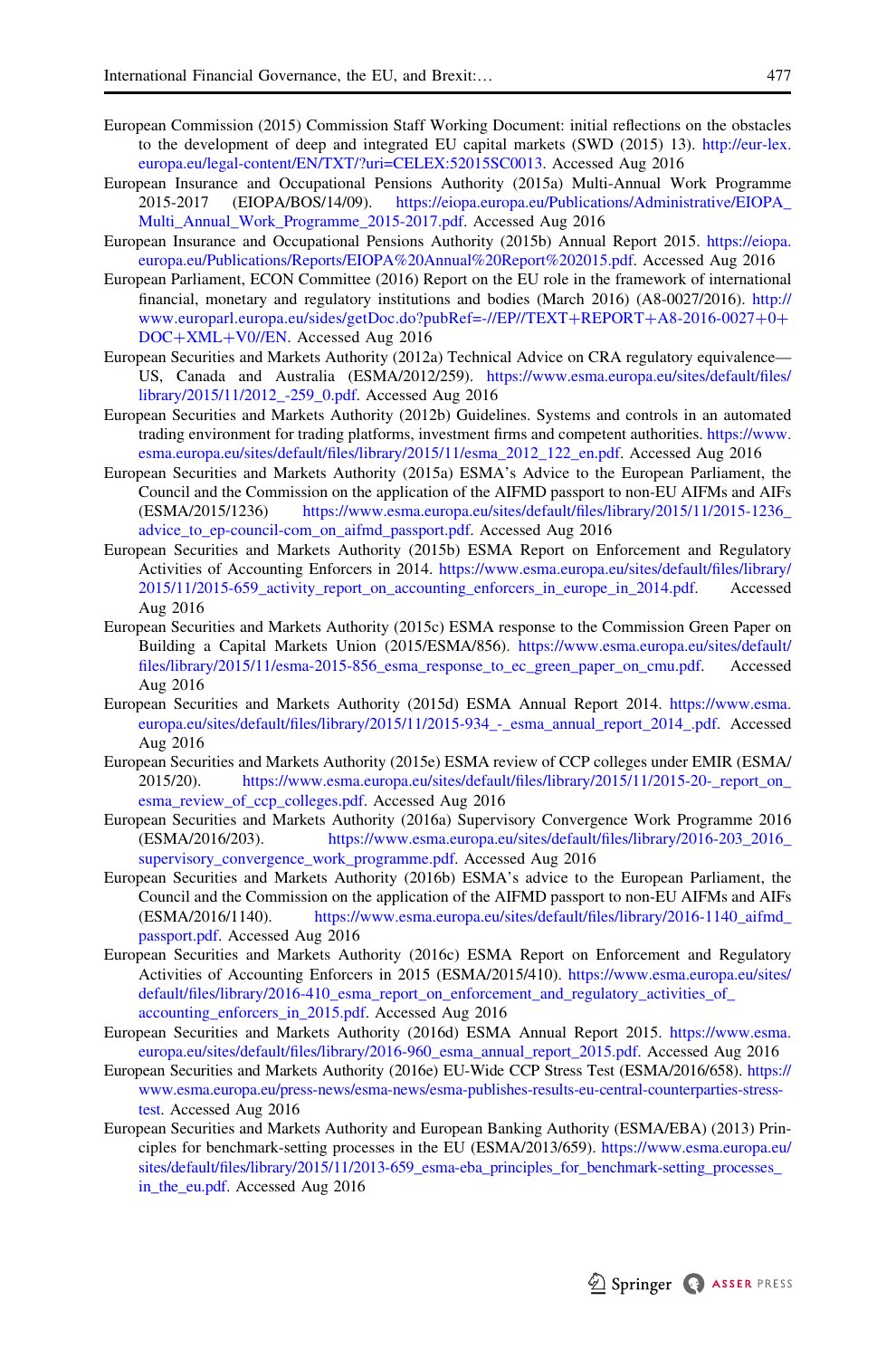- <span id="page-28-0"></span>Ferran E (2012a) Crisis-driven regulatory reform: where in the world is the EU going? In: Ferran E, Moloney N, Hill J, Coffee JC. The regulatory aftermath of the global financial crisis. Cambridge University Press, Cambridge
- Ferran E (2012b) Capital market openness after financial turmoil. In: Koutrakos P, Evans M (eds) Beyond the established orders—policy interconnections between the EU and the rest of the world. Hart, Oxford
- Ferran E (2014) Financial supervision. In: Mügge D (ed) Europe and the governance of global finance. Oxford University Press, Oxford
- Ferran E (2015) European Banking Union: imperfect, but it can work. In: Busch D, Ferrarini G (eds) European Banking Union. Oxford University Press, Oxford
- Financial Stability Board (2015a) Total loss-absorbing and recapitalisation capacity of G-SIBs in resolution principles. TLAC Term Sheet. [http://www.fsb.org/wp-content/uploads/TLAC-Principles](http://www.fsb.org/wp-content/uploads/TLAC-Principles-and-Term-Sheet-for-publication-final.pdf)[and-Term-Sheet-for-publication-final.pdf.](http://www.fsb.org/wp-content/uploads/TLAC-Principles-and-Term-Sheet-for-publication-final.pdf) Accessed Aug 2016
- Financial Stability Board (2015b) Handbook for FSB Peer Reviews. [http://www.financialstabilityboard.](http://www.financialstabilityboard.org/2015/03/handbook-for-fsb-peer-reviews/) [org/2015/03/handbook-for-fsb-peer-reviews/.](http://www.financialstabilityboard.org/2015/03/handbook-for-fsb-peer-reviews/) Accessed Aug 2016
- Financial Stability Board (2015c) Thematic review on supervisory frameworks and approaches for SIBs. [http://www.fsb.org/wp-content/uploads/Thematic-Review-on-Supervisory-Approaches-to-SIBs.pdf.](http://www.fsb.org/wp-content/uploads/Thematic-Review-on-Supervisory-Approaches-to-SIBs.pdf) Accessed Aug 2016
- Financial Stability Board (2015d) Measures to reduce misconduct risk. Progress report. [http://www.fsb.](http://www.fsb.org/wp-content/uploads/Misconduct-risk-progress-report.pdf) [org/wp-content/uploads/Misconduct-risk-progress-report.pdf.](http://www.fsb.org/wp-content/uploads/Misconduct-risk-progress-report.pdf) Accessed Aug 2016
- Financial Stability Board (2015e) OTC derivatives market reform. Ninth progress report on implementation. [http://www.financialstabilityboard.org/2015/07/ninth-progress-report-on-implementation-of](http://www.financialstabilityboard.org/2015/07/ninth-progress-report-on-implementation-of-otc-derivatives-market-reforms/)[otc-derivatives-market-reforms/.](http://www.financialstabilityboard.org/2015/07/ninth-progress-report-on-implementation-of-otc-derivatives-market-reforms/) Accessed Aug 2016
- Financial Stability Board (2015f) OTC derivatives market reform. Tenth progress report on implementation. [http://www.fsb.org/wp-content/uploads/OTC-Derivatives-10th-Progress-Report.pdf.](http://www.fsb.org/wp-content/uploads/OTC-Derivatives-10th-Progress-Report.pdf) Accessed Aug 2016
- Financial Stability Board (2015g) Global Shadow Banking Monitoring Report 2015. [http://www.fsb.org/](http://www.fsb.org/wp-content/uploads/global-shadow-banking-monitoring-report-2015.pdf) [wp-content/uploads/global-shadow-banking-monitoring-report-2015.pdf](http://www.fsb.org/wp-content/uploads/global-shadow-banking-monitoring-report-2015.pdf). Accessed Aug 2016
- Financial Stability Board (2016) Proposed policy recommendations to address structural vulnerabilities from asset management activities. [http://www.fsb.org/wp-content/uploads/FSB-Asset-Management-](http://www.fsb.org/wp-content/uploads/FSB-Asset-Management-Consultative-Document.pdf)[Consultative-Document.pdf.](http://www.fsb.org/wp-content/uploads/FSB-Asset-Management-Consultative-Document.pdf) Accessed Aug 2016
- Fleckner A (2008) FASB and IASB: dependence despite independence. Virginia Law & Business Review 3:275–309
- Gadinis S (2013a) The Financial Stability Board: the new politics of international financial regulation. Texas International Law Journal 48:157–176
- Gadinis S (2013b) From independence to politics in financial regulation. California Law Review 101:327–406
- Hall P, Soskice D (2001) Varieties of capitalism. The institutional foundations of comparative advantage. Oxford University Press, Oxford
- Hardie I, Howarth D (2013) Market-based banking and the international financial crisis. Oxford University Press, Oxford
- Helleiner E, Pagliari S (2011) The end of an era in international financial regulation? A post-crisis research agenda. Int Org 65:169–200
- Héritier A, Lehmkuhl D (2008) Introduction: the shadow of hierarchy and new modes of governance. Journal of Public Policy 28:1–17
- Howarth D, Quaglia L (2015) The comparative political economy of Basel III in Europe. Europa Working Paper No. 2015/03. [http://ssrn.com/abstract=2630555.](http://ssrn.com/abstract=2630555) Accessed Aug 2016
- International Association of Insurance Supervisors (2014) Annual Report. [http://www.iaisweb.org/page/](http://www.iaisweb.org/page/about-the-iais/annual-reports) [about-the-iais/annual-reports](http://www.iaisweb.org/page/about-the-iais/annual-reports). Accessed Aug 2016
- International Monetary Fund (2013) Financial Sector Assessment Program. European Union. European Securities and Markets Authority. Technical Note. [https://www.imf.org/external/pubs/ft/scr/2013/](https://www.imf.org/external/pubs/ft/scr/2013/cr1369.pdf) [cr1369.pdf.](https://www.imf.org/external/pubs/ft/scr/2013/cr1369.pdf) Accessed Aug 2016
- International Monetary Fund (2015) United States. Detailed assessment of implementation. IOSCO objectives and principles of securities regulation. IMF Country Report No. 15/91. [https://www.imf.](https://www.imf.org/external/pubs/ft/scr/2015/cr1591.pdf) [org/external/pubs/ft/scr/2015/cr1591.pdf.](https://www.imf.org/external/pubs/ft/scr/2015/cr1591.pdf) Accessed Aug 2016
- International Organization of Securities Commissions (2013) Supervisory Colleges for Credit Rating Agencies: Final Report. <https://www.iosco.org/library/pubdocs/pdf/IOSCOPD416.pdf>. Accessed Aug 2016

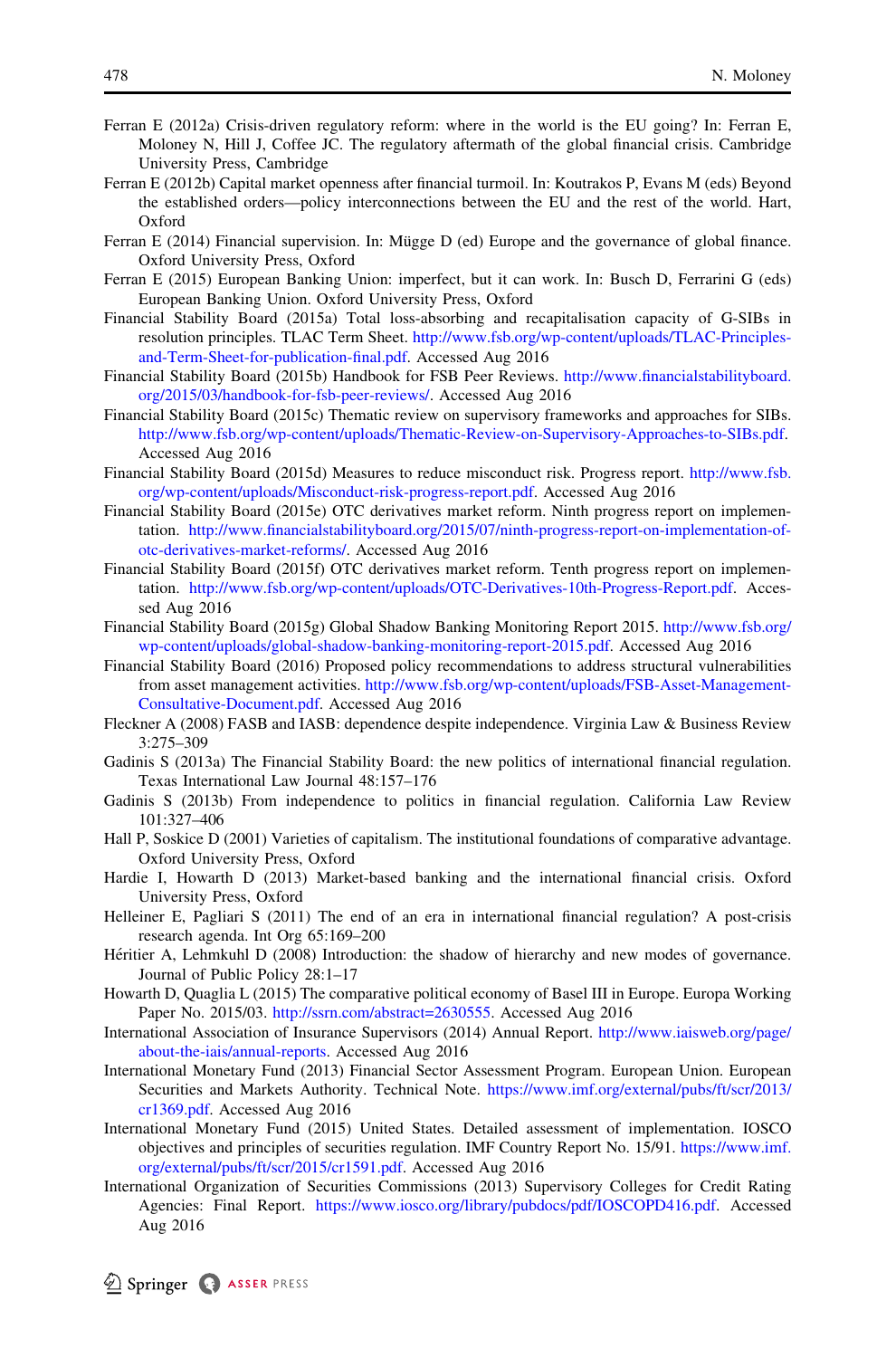- <span id="page-29-0"></span>International Organization of Securities Commissions (2014) Peer Review of Implementation of Incentive Alignment Recommendations for Securitisation: Final Report. [https://www.iosco.org/](https://www.iosco.org/library/pubdocs/pdf/IOSCOPD504.pdf) [library/pubdocs/pdf/IOSCOPD504.pdf](https://www.iosco.org/library/pubdocs/pdf/IOSCOPD504.pdf). Accessed Aug 2016
- International Organization of Securities Commissions (2015a) Credible Deterrence in the Enforcement of Securities Regulation. [https://www.iosco.org/library/pubdocs/pdf/IOSCOPD490.pdf.](https://www.iosco.org/library/pubdocs/pdf/IOSCOPD490.pdf) Accessed Aug 2016
- International Organization of Securities Commissions (2015b) IOSCO Task Force on Cross-Border Regulation. Final Report. [https://www.iosco.org/library/pubdocs/pdf/IOSCOPD507.pdf.](https://www.iosco.org/library/pubdocs/pdf/IOSCOPD507.pdf) Accessed Aug 2016
- International Organization of Securities Commissions (2016) Securities Markets Risk Outlook 2016. <https://www.iosco.org/library/pubdocs/pdf/IOSCOPD527.pdf>. Accessed Aug 2016
- Kelly C, Cho S (2011) Promises and perils of new global governance: a case of the G20. Chicago Journal of International Law 12:49
- Lowet L (2015) The European Union's role in international economic fora. Paper 8: the IAIS. Study for the European Parliament, IP/A/ECON 2014-2015. [http://www.europarl.europa.eu/RegData/etudes/](http://www.europarl.europa.eu/RegData/etudes/STUD/2015/542197/IPOL_STU(2015)542197_EN.pdf) [STUD/2015/542197/IPOL\\_STU\(2015\)542197\\_EN.pdf.](http://www.europarl.europa.eu/RegData/etudes/STUD/2015/542197/IPOL_STU(2015)542197_EN.pdf) Accessed 11Aug 2016
- Maystadt P (2013) Should IFRS standards be more 'European'? Mission to reinforce the EU's contribution to the development of international accounting standards. Report for the Commission. [http://ec.europa.eu/internal\\_market/accounting/docs/governance/reform/131112\\_report\\_en.pdf.](http://ec.europa.eu/internal_market/accounting/docs/governance/reform/131112_report_en.pdf) Accessed Aug 2016
- Moloney N (2010) EU financial market regulation after the global financial crisis: 'more Europe' or more risks? Common Market Law Rev 47:1317–1383
- Moloney N (2014a) EU securities and financial markets regulation. Oxford University Press, Oxford
- Moloney N (2014b) European Banking Union: assessing its risks and resilience. Common Market Law Rev 51:1609–1670
- Moloney N (2015) Banking Union and the implications for financial market governance in the EU: convergence or divergence? In: Busch D, Ferrarini G (eds) European Banking Union. Oxford University Press, Oxford
- Moloney N (2016) Institutional governance and Capital Markets Union: incrementalism or a 'big bang'? European Company and Financial Law Review 13:376–423
- Moloney N (2017) The EU in international financial governance. Russell Sage Foundation Journal of the Social Sciences, forthcoming
- Mügge D (2011) The European presence in global financial governance: a principal agent perspective. Journal of European Public Policy 18:383–402
- Mügge D (2014a) Introduction. In: Europe and the governance of global finance. Mügge D. Oxford University Press, Oxford
- Mügge D (2014b) Europe's regulatory role in post-crisis global finance. Journal of European Public Policy 21:316–326
- Newman A, Posner E (2015) Putting the EU in its place: policy strategies and the global regulatory context. Journal of European Public Policy 22:1316–1335
- Pan E (2010) Challenge of international cooperation and institutional design in financial supervision: beyond transgovernmental networks. Chicago Journal of International Law 11:243–284
- Posner E (2009) Making rules for global finance: transatlantic regulatory cooperation at the turn of the millennium. Int Org 63:665–699
- Posner E (2010) Is a European approach to financial regulation emerging from the crisis. In: Helleiner E, Pagliari S, Zimmerman H (eds) Global finance in crisis. The politics of international regulatory change. Routledge, London and New York
- Posner E, Véron N (2010) The EU and financial regulation: power without purpose. Journal of European Public Policy 17:400–415
- Quaglia L (2014a) The European Union and global financial regulation. Oxford University Press, Oxford
- Quaglia L (2014b) The sources of European influence in international financial regulatory fora. Journal of European Public Policy 21:327–345
- Quaglia L (2015) The European Union's role in international economic fora. Paper 5: The BCBS. Study for the European Parliament. [http://www.europarl.europa.eu/RegData/etudes/IDAN/2015/542194/](http://www.europarl.europa.eu/RegData/etudes/IDAN/2015/542194/IPOL_IDA(2015)542194_EN.pdf) [IPOL\\_IDA\(2015\)542194\\_EN.pdf.](http://www.europarl.europa.eu/RegData/etudes/IDAN/2015/542194/IPOL_IDA(2015)542194_EN.pdf) Accessed Aug 2016
- Schammo P (2011) The European Securities and Markets Authority: lifting the veil on the allocation of powers. Common Market Law Rev 48:1879–1914
- Slaughter A-M (2004) A new world order. Princeton University Press, Princeton, NJ, and Oxford